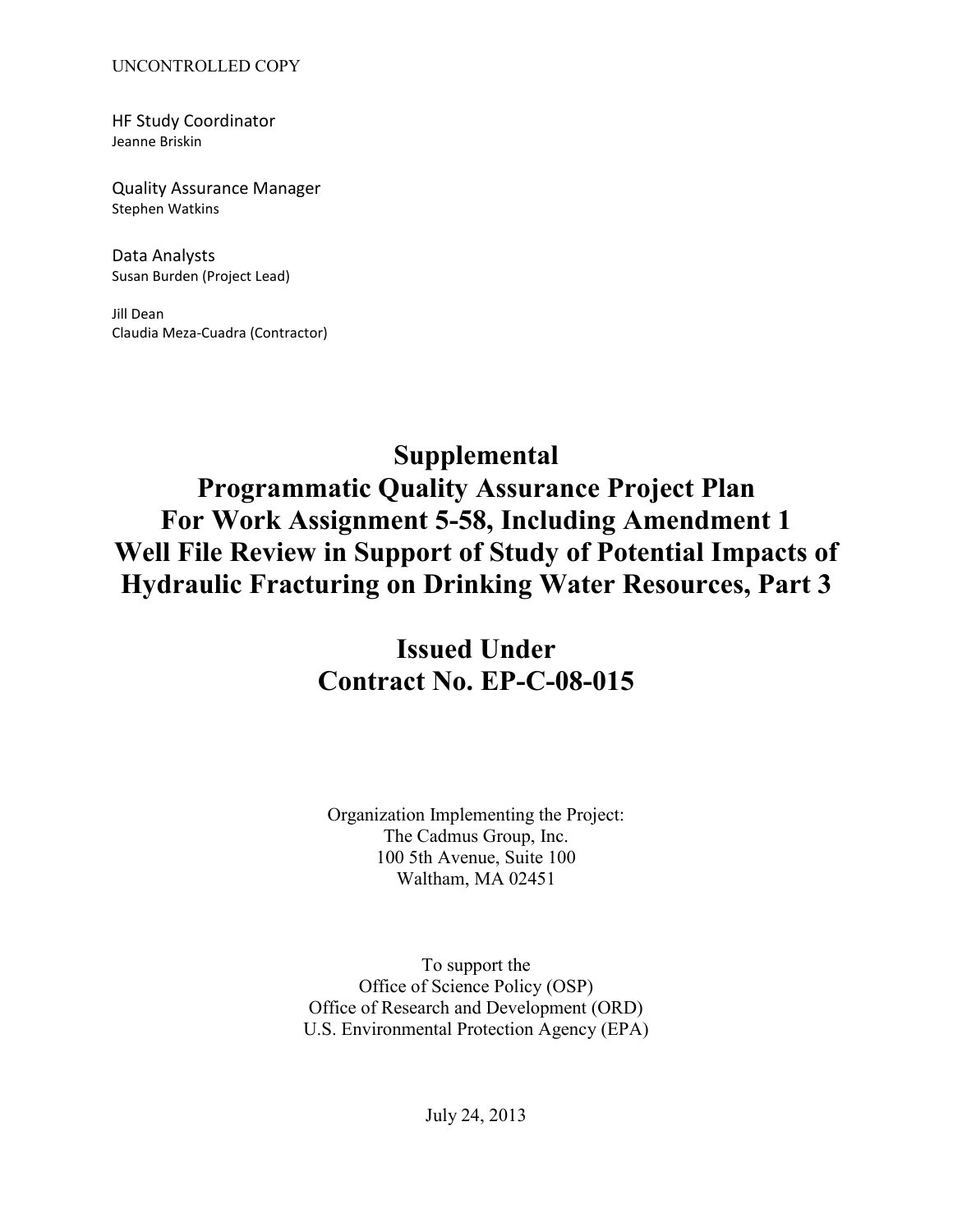### <span id="page-1-0"></span> **GROUP A: PROJECT MANAGEMENT**

<span id="page-1-1"></span>**A1. Title and Approval Sheet** 

 **Programmatic Quality Assurance Project Plan Supplement Well File Review in Support of Study of Potential Impacts of For Work Assignment 5-58, Including Amendment 1 Hydraulic Fracturing on Drinking Water Resources, Part 3** 

 100 5th Avenue, Suite 100 Organization Implementing the Project: The Cadmus Group, Inc. Waltham, MA 02451

Approving Officials:  $\Delta$ Approval Dates:  $\Delta$ /s/ 8/6/2012 Jill Dean Date Contracting Officer's Representative, ORD, EPA 8/6/2013  $\sqrt{s}$ / Stephen Watkins Date Quality Assurance Officer, ORD, EPA 8/6/2013  $\sqrt{s}$ / Chi Ho Sham Date Program Manager, The Cadmus Group, Inc. 8/6/2013  $\sqrt{s}$ /s/ Glen Boyd Date Project Manager, The Cadmus Group, Inc.  $\frac{8}{6/2013}$ Patricia Hertzler Date QA Lead Reviewer, The Cadmus Group, Inc.

Effective Date: July 24, 2013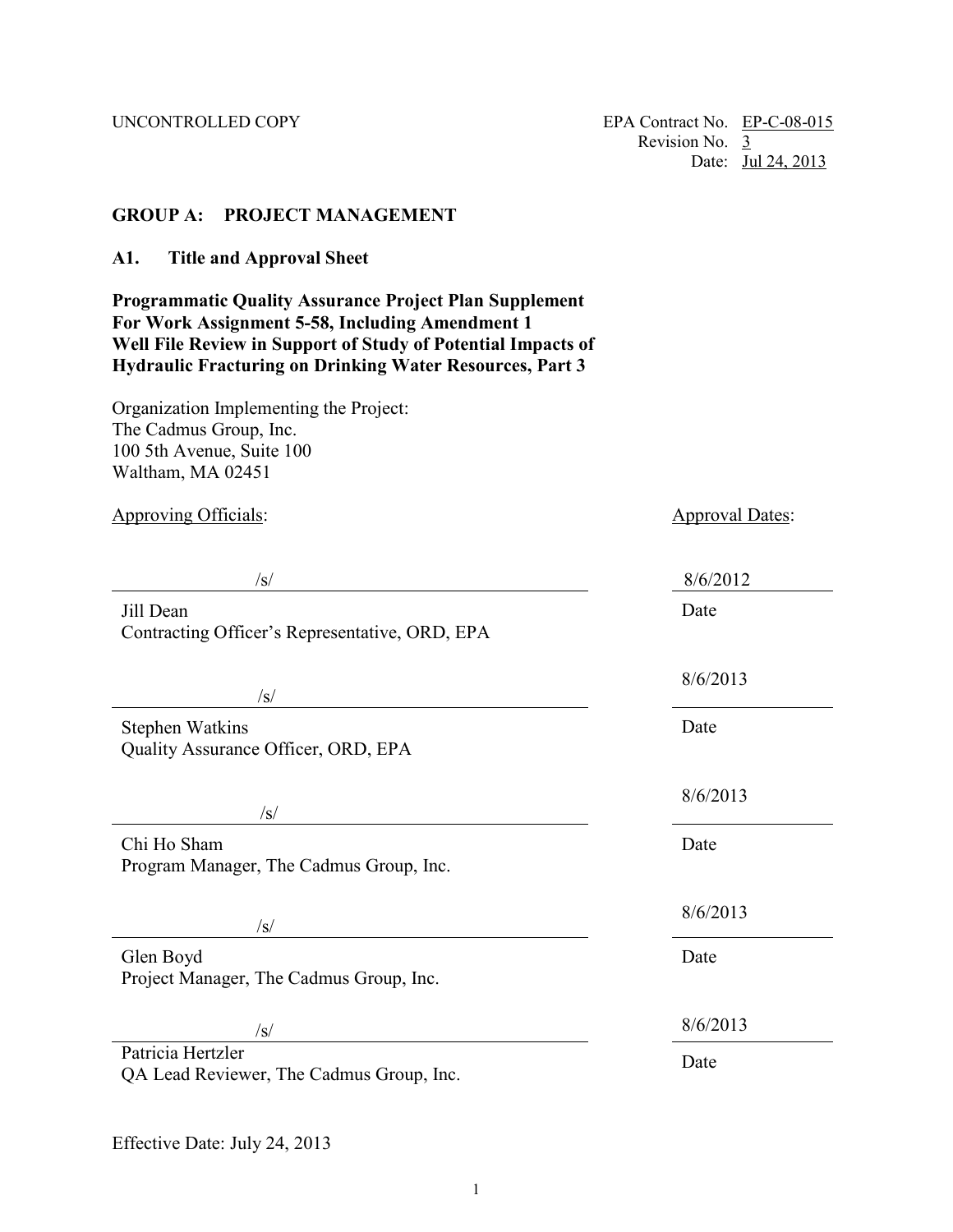#### **Disclaimer**

 information under the Agency's Information Quality Guidelines, because it is not being used to EPA does not consider this internal planning document an official Agency dissemination of formulate or support a regulation or guidance; or to represent a final Agency decision or position. This planning document describes the overall quality assurance approach that will be used during the research study. Mention of trade names or commercial products in this planning document does not constitute endorsement or recommendation for use.

#### **The EPA Quality System and the Hydraulic Fracturing Research Study**

 EPA requires that all data collected for the characterization of environmental processes and through an Agency-wide quality system for environmental data. Components of the EPA quality used to plan, implement and assess the effectiveness of the quality system. The HF QMP is then  by EPA about the HF water cycle and as described in the *Plan to Study the Potential Impacts of*  report. conditions are of the appropriate type and quality for their intended use. This is accomplished system can be found at [http://www.epa.gov/quality/. EP](http://www.epa.gov/quality/)A policy is based on the national consensus standard ANSI/ASQ E4-2004 *Quality Systems for Environmental Data and Technology Programs: Requirements with Guidance for Use*. This standard recommends a tiered approach that includes the development and use of Quality Management Plans (QMPs). The organizational units in EPA that generate and/or use environmental data are required to have Agency-approved QMPs. Programmatic QMPs are also written when program managers and their Quality Assurance (QA) staff decide a program is of sufficient complexity to benefit from a QMP, as was done for the study of the potential impacts of hydraulic fracturing (HF) on drinking water resources. The HF QMP describes the program's organizational structure, defines and assigns QA and quality control (QC) responsibilities, and describes the processes and procedures supported by project-specific QA project plans (QAPPs). The QAPPs provide the technical details and associated QA/QC procedures for the research projects that address questions posed *Hydraulic Fracturing on Drinking Water Resources* (EPA/600/R-11/122 dated November  $2011<sup>1</sup>$  $2011<sup>1</sup>$  $2011<sup>1</sup>$ ). The results of the research projects will provide the foundation for EPA's 2014 study

 of the HF water cycle as found in Figure 1 of the HF QMP and as described in the HF Study Plan. Appendix A of the HF QMP includes the links between the HF Study Plan questions and This OAPP provides information concerning the Water Acquisition, Chemical Mixing, Well Injection, Flowback and Produced Water, and Wastewater Treatment and Waste Disposal Stages those QAPPs available at the time the HF QMP was published.

<span id="page-2-0"></span> $\overline{a}$ 1 [http://www.epa.gov/hfstudy/HF\\_Study\\_\\_Plan\\_110211\\_FINAL\\_508.pdf](http://www.epa.gov/hfstudy/HF_Study__Plan_110211_FINAL_508.pdf)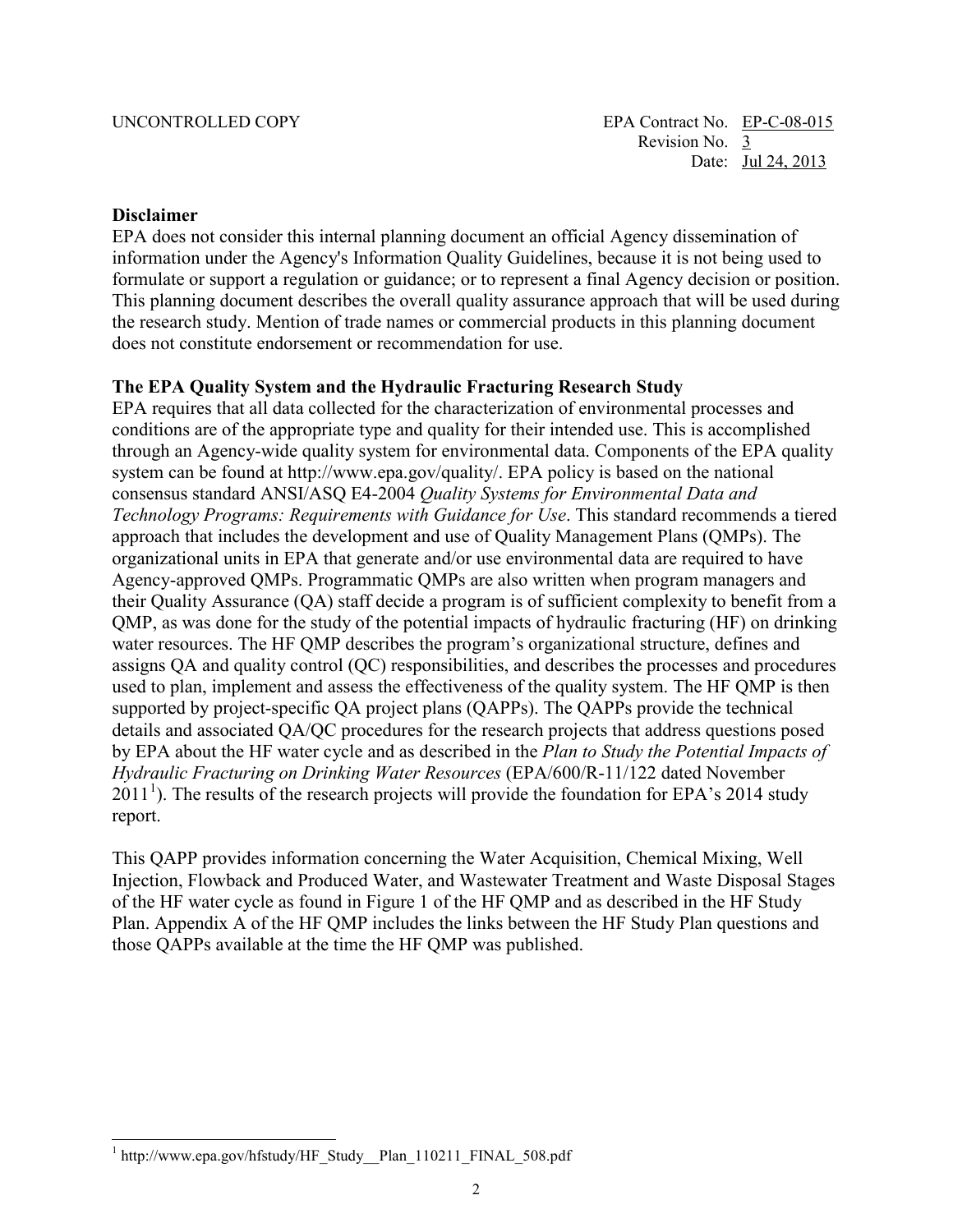#### $A2.$ **Table of Contents**

| <b>GROUP A:</b>  |  |  |  |  |  |
|------------------|--|--|--|--|--|
| A1.              |  |  |  |  |  |
| A2.              |  |  |  |  |  |
| A3.              |  |  |  |  |  |
| A4.              |  |  |  |  |  |
| A5.              |  |  |  |  |  |
| A6.              |  |  |  |  |  |
| A7.              |  |  |  |  |  |
| A8.              |  |  |  |  |  |
| A9.              |  |  |  |  |  |
| GROUP B:         |  |  |  |  |  |
| <b>B1.</b>       |  |  |  |  |  |
| B <sub>2</sub> . |  |  |  |  |  |
| <b>B</b> 3.      |  |  |  |  |  |
| <b>B4.</b>       |  |  |  |  |  |
| <b>B5.</b>       |  |  |  |  |  |
| B <sub>6</sub> . |  |  |  |  |  |
| <b>B7.</b>       |  |  |  |  |  |
| <b>B8.</b>       |  |  |  |  |  |
| B9.              |  |  |  |  |  |
| B10.             |  |  |  |  |  |
| <b>GROUP C:</b>  |  |  |  |  |  |
| C1.              |  |  |  |  |  |
| $C2$ .           |  |  |  |  |  |
|                  |  |  |  |  |  |
|                  |  |  |  |  |  |
| D1.              |  |  |  |  |  |
| $D2$ .           |  |  |  |  |  |
| D3.              |  |  |  |  |  |
|                  |  |  |  |  |  |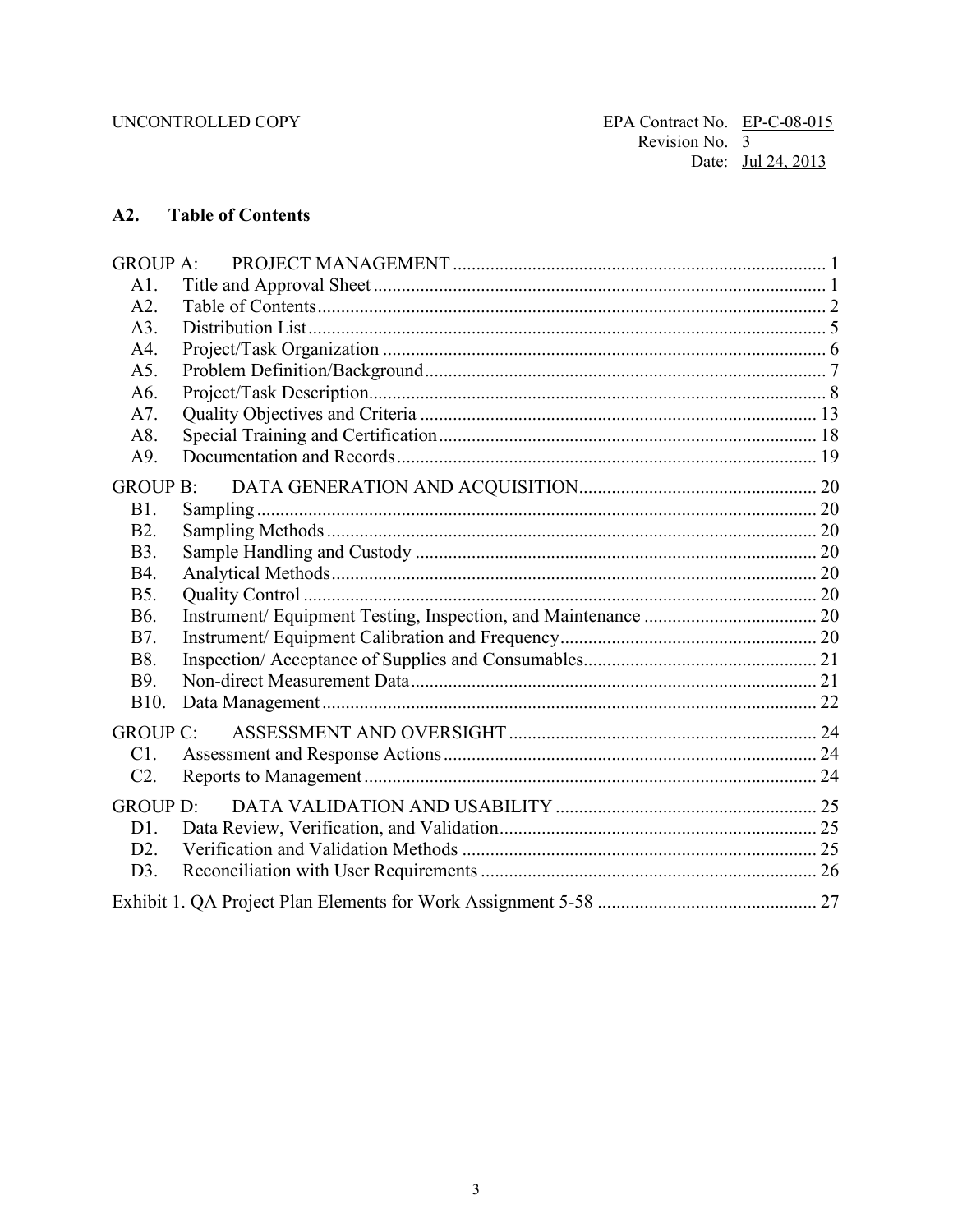## **List of Acronyms**

| <b>CASRN</b> | <b>Chemical Abstracts Service Registry Number</b> |
|--------------|---------------------------------------------------|
| <b>CBI</b>   | <b>Confidential Business Information</b>          |
| <b>COR</b>   | Contracting Officer's Representative              |
| <b>EPA</b>   | <b>Environmental Protection Agency</b>            |
| <b>GIS</b>   | Geologic Information System                       |
| <b>GWPC</b>  | Ground Water Protection Council                   |
| <b>HF</b>    | <b>Hydraulic Fracturing</b>                       |
| <b>NCCT</b>  | National Center for Computational Toxicology      |
| <b>NHD</b>   | National Hydrologic Dataset                       |
| <b>OGWDW</b> | Office of Ground Water and Drinking Water         |
| <b>ORD</b>   | Office of Research and Development                |
| <b>OSP</b>   | Office of Science Policy                          |
| <b>POAPP</b> | Programmatic Quality Assurance Project Plan       |
| QA           | <b>Quality Assurance</b>                          |
| QAPP         | <b>Quality Assurance Project Plan</b>             |
| QAO          | <b>Quality Assurance Officer</b>                  |
| QC           | <b>Quality Control</b>                            |
| QMP          | <b>Quality Management Plan</b>                    |
| <b>SDWIS</b> | Safe Drinking Water Information System            |
| <b>TSCA</b>  | <b>Toxic Substance Control Act</b>                |
| <b>USGS</b>  | United States Geological Survey                   |
| <b>WA</b>    | Work Assignment                                   |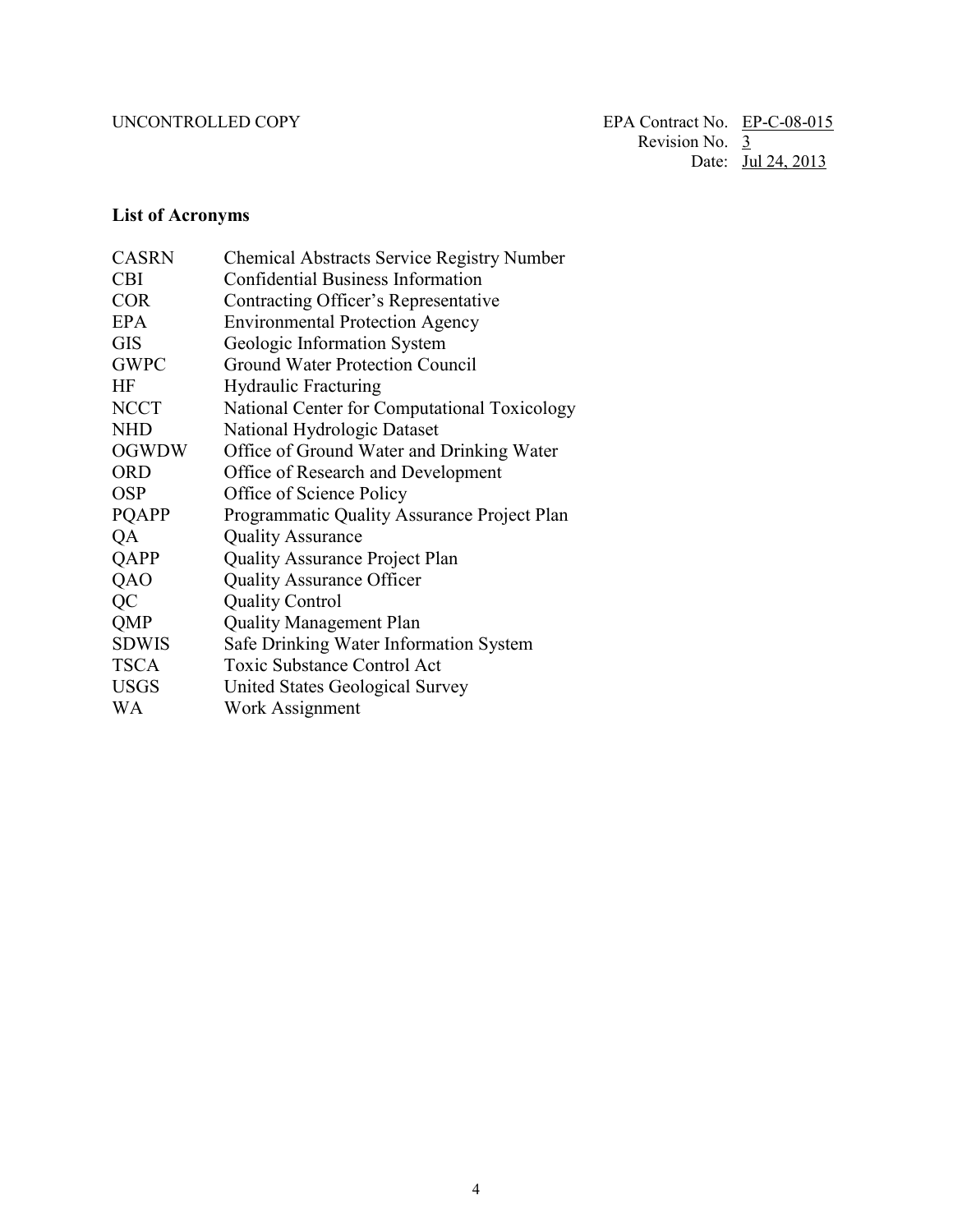### <span id="page-5-0"></span>**A3. Distribution List**

#### **U.S. Environmental Protection Agency**

Cathy Basu, Contract Officer Jill Dean, Contracting Officer's Representative Jeanne Briskin, Alternate Contracting Officer's Representative Nancy Parrotta, Project Officer Stephen Watkins, ORD Quality Assurance Officer

### **The Cadmus Group, Inc**.

 Gene Fax, Quality Assurance Manager Dr. Chi Ho Sham, Program Manager Dr. Glen Boyd, Project Manager Patricia Hertzler, Quality Assurance Lead Reviewer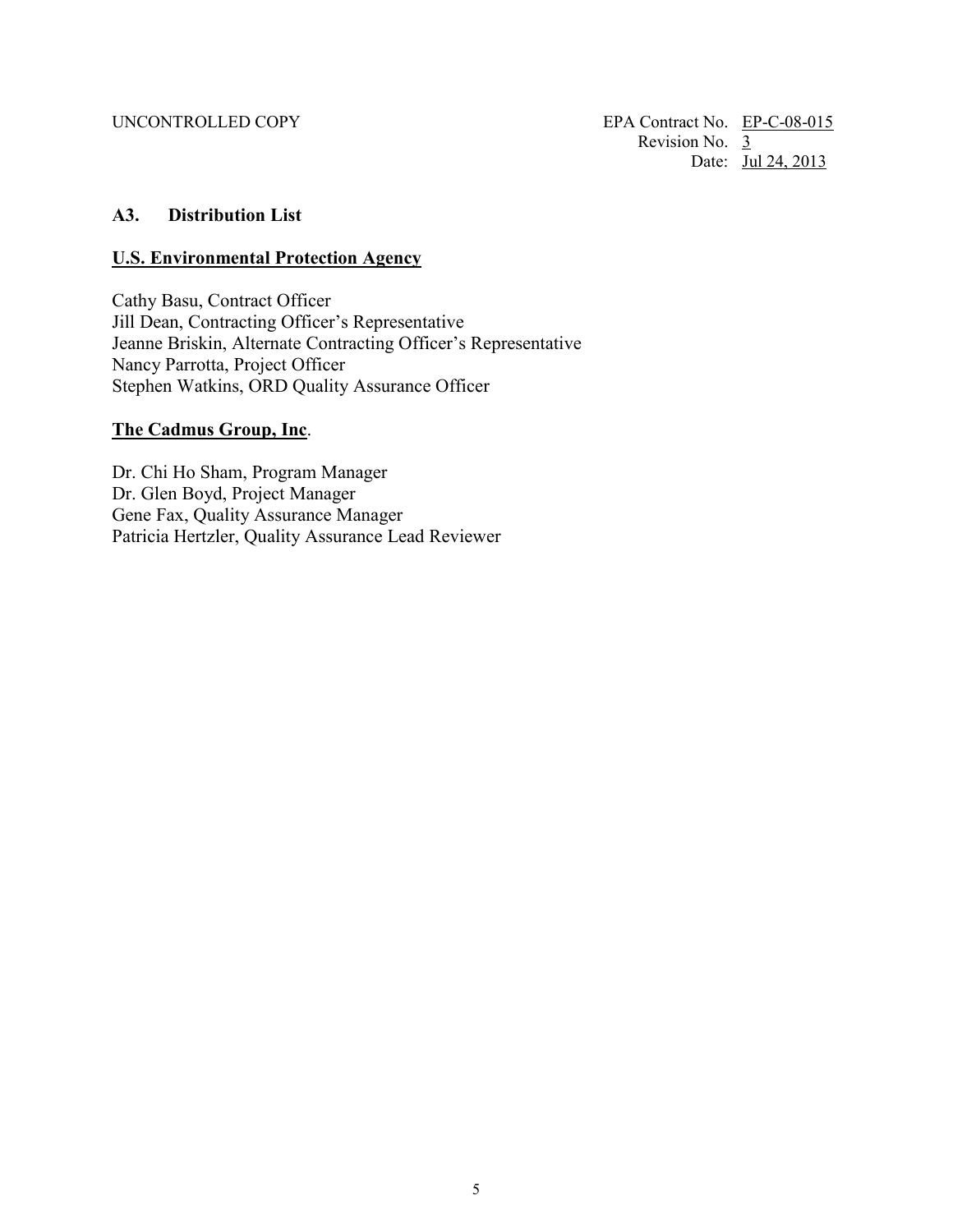#### <span id="page-6-0"></span> **A4. Project/Task Organization**

 fluids. This work assignment follows work that began under Cadmus WA 3-58 and 4-58. 2013.This revised supplemental PQAPP updates the previous supplemental PQAPP to include Amendment 1 for Work Assignment (WA) 5-58 issued under Contract No. EP-C-08-015 requires Cadmus to prepare a revised supplement to the Programmatic Quality Assurance Project Plan (PQAPP) for this contract to ensure the quality of secondary data collected and used under this work assignment. This supplement describes how Cadmus will collect, compile, and analyze data to assess whether there may be impacts on drinking water resources due to hydraulic fracturing activities. Cadmus will also obtain and analyze well records from the FracFocus system to compile basic statistics and information on the use of chemicals in hydraulic fracturing Cadmus submitted a supplemental Programmatic Quality Assurance Project Plan (PQAPP) to EPA under the original work assignment and received approval of the PQAPP on April 2, quality assurance procedures and project tasks based on modifications made by Amendment 1.

 for this contract, the elements that are addressed in this supplemental PQAPP, the elements that Exhibit 1 identifies the quality assurance (QA) elements that are addressed in the PQAPP are addressed in the work plan for this work assignment, and the elements that are not addressed because they are not relevant to this work assignment.

 contents. EPA ORD has also developed a QAPP (dated August 2, 2012) for the analysis of quality assurance procedures for the FracFocus data to be obtained under WA 5-58 as described below in Section A6, Task 4. From Cadmus' perspective, the EPA QAPPs, *National Hydraulic Project Plan* (Well File Review QAPP) and the *Quality Assurance Project Plan for Analysis of Data Extracted from FracFocus* (FracFocus QAPP)<sup>[2](#page-6-1)</sup> are incorporated into the Cadmus Cadmus will follow applicable quality assurance provisions in the Well File Review QAPP and documents, Cadmus will work with EPA ORD to resolve the conflicts. The Environmental Protection Agency (EPA) Office of Research and Development (ORD) has developed a Quality Assurance Project Plan (QAPP) dated January 4, 2012, that covers all activities as a whole pertaining to the evaluation of existing production well file FracFocus data downloaded in August 2012 under WA 4-58. Cadmus will follow the same *Fracturing Study Evaluation of Existing Production Well File Contents: Quality Assurance*  supplemental PQAPP. In addition to following the QA provisions in this supplemental PQAPP, the FracFocus QAPP. In the event that the Well File Review QAPP or FracFocus QAPP are revised, Cadmus will modify QA activities accordingly. If there are any conflicts among the

documents, Cadmus will work with EPA ORD to resolve the conflicts.<br>Some of the information shared with Cadmus by EPA may be designated as confidential WA 5-58. Cadmus will handle all CBI designated materials under the TSCA CBI rules for business information (CBI). EPA is using the Toxic Substance Control Act (TSCA) CBI rules for handling the data. Cadmus obtained the appropriate CBI clearance under WA 3-58 and reauthorization under WA 4-58. Cadmus assumes reauthorization will be required again under handling the data.

 $\overline{a}$ 

<span id="page-6-1"></span><sup>&</sup>lt;sup>2</sup> http://www.epa.gov/hfstudy/qapps.html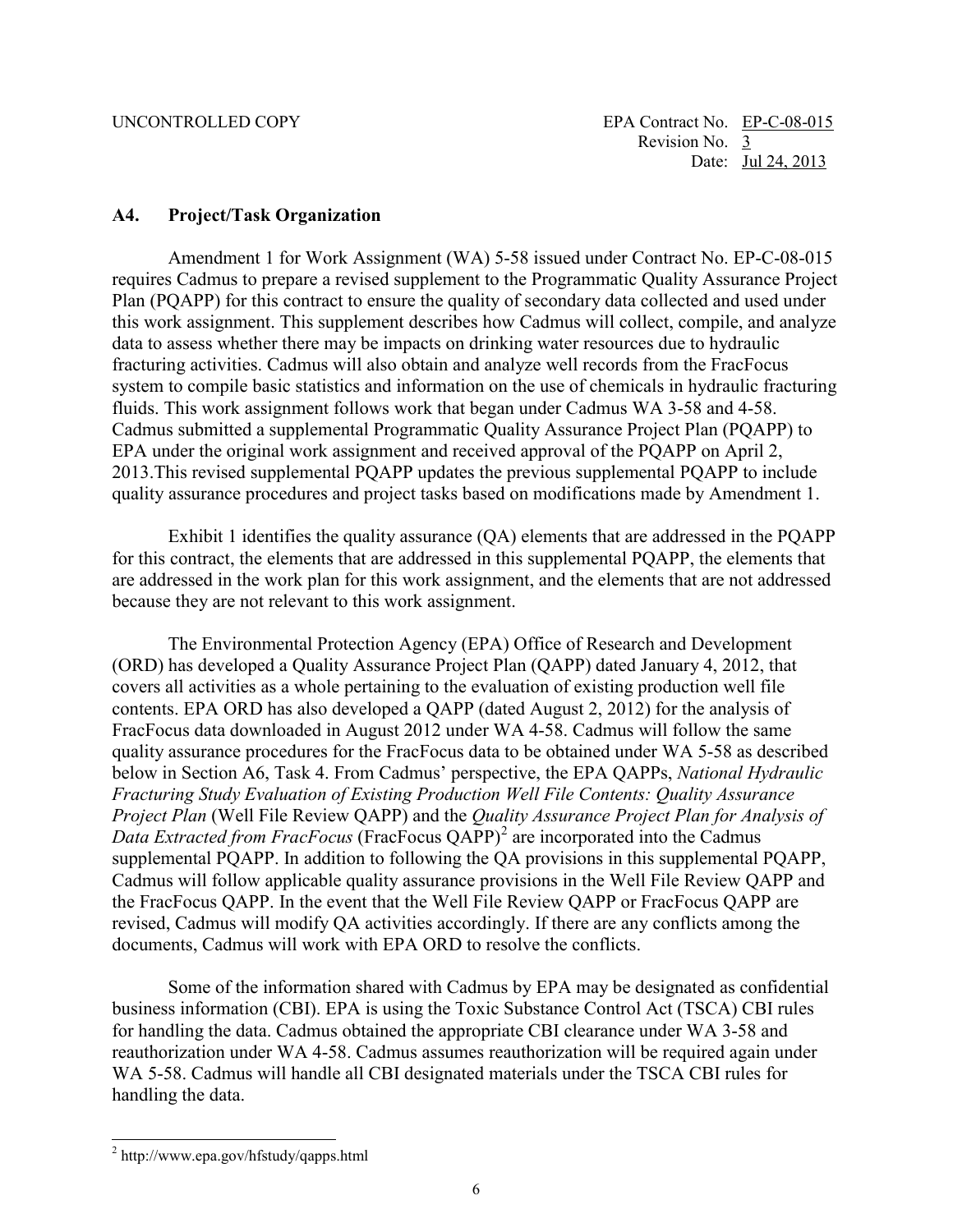### *A4.1 Roles and Responsibilities*

**Dr. Glen Boyd** will serve as the Project Manager for WA 5-58. Dr. Boyd is responsible for the day-to-day management of the work assignment and for the technical quality of the products to be provided. He will provide administrative and technical leadership throughout the duration of the work assignment, and will direct all activities of the project team, including the development of techniques and methods to meet the work assignment's objectives. Dr. Boyd will be responsible for maintaining the official, approved supplemental PQAPP and ensuring Cadmus personnel working on the work assignment receive the most updated version of the supplemental PQAPP.

 this capacity as the QA Lead Reviewer. Ms. Hertzler is the QA Manager for Dr. Boyd's As described in the PQAPP for this contract, the QA Officer (QAO) may assign a senior technical reviewer based on that person's field of expertise, education, and experience as they relate to the objective of the project. For Work Assignment 5-58, **Patricia Hertzler** will serve in Operating Group. She has no direct operational function on the project, which preserves her independence in performing reviews of the products of this work assignment or for ensuring the that QA activities are carried out.

 activities and provide senior technical support for the analysis and technical support of miscellaneous data and information. **Dr. Jonathan Koplos**, a Cadmus Senior Associate, will direct some project activities and provide senior technical support under this work assignment. Dr. Koplos will direct activities pertaining to the analysis of FracFocus data and related GIS analysis. He will also direct

### <span id="page-7-0"></span> **A5. Problem Definition/Background**

 of the potential impacts of hydraulic fracturing (HF) on water resources. EPA researched and study plan in July 2011. EPA reported initial study results in December 2012 their development of the 2014 report. In the 2010 Congressional Appropriations report, Congress asked EPA to prepare a study prepared the draft study plan; the EPA Science Advisory Board completed its review of the draft ([http://www.epa.gov/hfstudy/pdfs/hf-report20121214.pdf\), w](http://www.epa.gov/hfstudy/pdfs/hf-report20121214.pdf)ith follow-up results to be reported in 2014. Under this work assignment, Cadmus will conduct analyses that will be used by EPA in

EPA's Office of Research and Development is leading a study to assess whether drinking water resources are impacted by HF. EPA contacted nine companies that conduct HF and obtained information from them regarding their practices. This information included the location of all wells for which the companies provided HF services during a one-year period. Under this work assignment, Cadmus will review and evaluate the well files obtained from the owners/operators of the wells that were hydraulically fractured in order to assess the key drinking water resources risk factors potentially related to well design, construction, operation, and maintenance.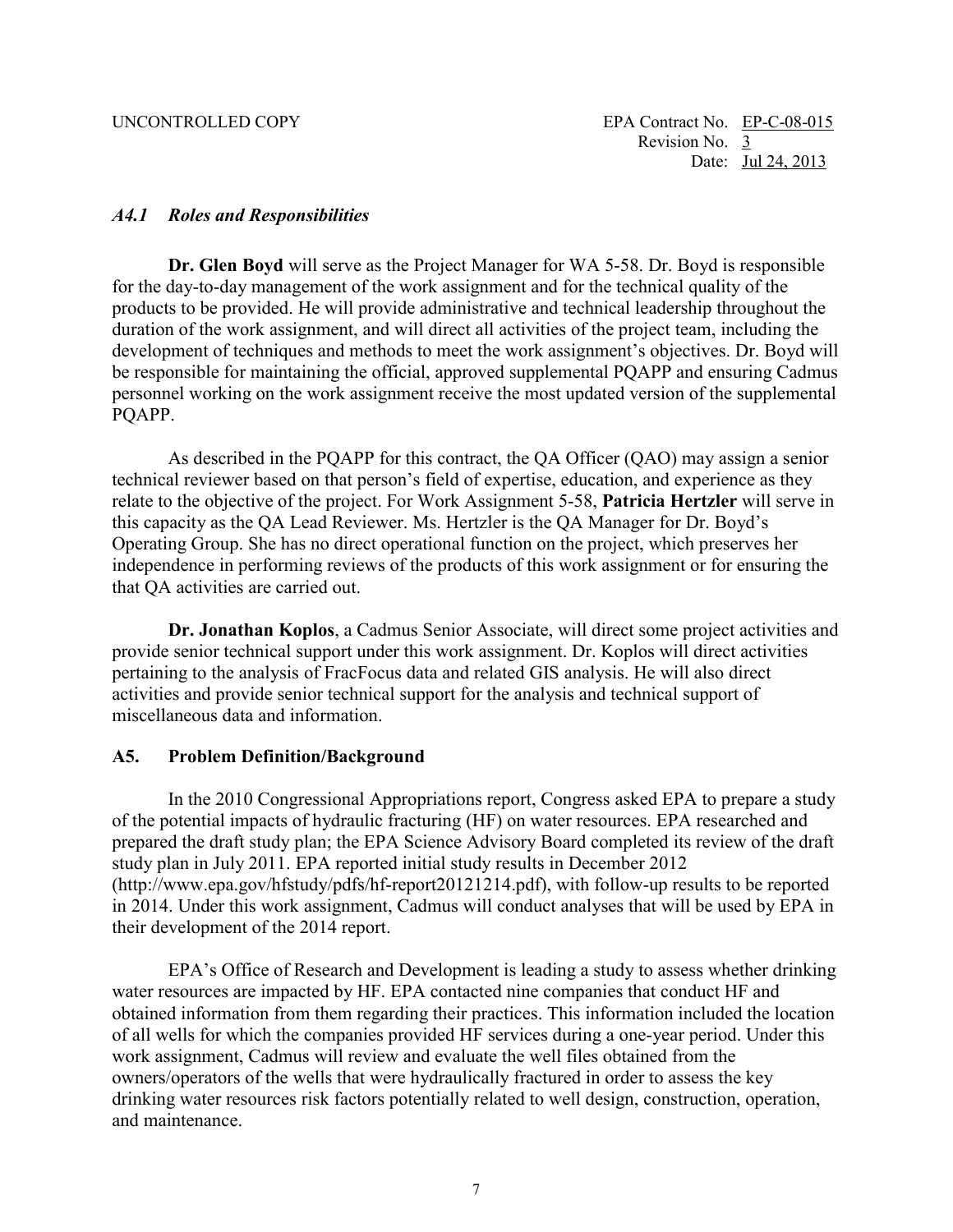#### <span id="page-8-0"></span>**A6. Project/Task Description**

WA 5-58 includes four tasks (Tasks 3, 4, 5 and 7) that involve the collection and use of the QA procedures in the Well File Review QAPP and the FracFocus QAPP, which are secondary data; Amendment 1 removed Task 6 from the work assignment. Cadmus will follow incorporated by reference.

#### **Task 3: Review and Evaluate Oil and Gas Well Files**

 particularly with respect to hydraulic fracturing. Cadmus will meet with EPA to establish Task 3 is a continuation of work from WA 3-58 and 4-58. Cadmus will participate on a team comprised of EPA personnel and other contractors to review oil and gas well files aimed at evaluating how well design, construction and operation may impact drinking water resources, procedures for reviewing well files and standards for evaluating and reporting information. In addition, Cadmus will collaborate with the team of well file reviewers to develop an overall assessment of all well files evaluated by the team, including written summaries of findings. Team members have been selected based on the individuals' background and associated level of expertise and fluency interpreting certain well file contents. Relevant data extracted from the well files will be determined based on procedures outlined in the Well File Review QAPP and the reviewer's professional judgment.

 review as discussed in the Well File Review QAPP and as requested by the EPA COR. Cadmus Under Task 3, Cadmus will continue summarizing information from the oil and gas well files including information on fluid constituents, flowback management, hydraulic pressure testing, and miscellaneous data and information in order to meet the objectives of the well file will record the results in the database according to Well File Review QAPP with detailed references as to the location and source of the data being summarized to enable the EPA COR to easily follow the process Cadmus used to collect and summarize the data.

 In addition, upon request from the EPA COR, Cadmus will provide quality assurance (QA) on information from selected operators and/or wells. Cadmus will plan to provide QA review for up to 40 well files for each subtask under Task 3. The EPA COR will provide Cadmus with a list of wells that require QA review upon completion of the subtasks.

The QA effort will focus on confirming whether data and information are present or missing from specific well files as described in the Well File Review QAPP. If the data and information are present in the well files, Cadmus will extract the data and information independently from the extraction performed by other well file reviewers under Task 3. Replication of this effort will help identify differing data extractions, if any. If the data are missing from the well file, Cadmus will note this in the data extraction records.

This QA effort will help the project team by assuming that data and information are being consistently and accurately extracted from the well files. Cadmus will record the results in the database (according to Well File Review QAPP) with detailed references as to the location and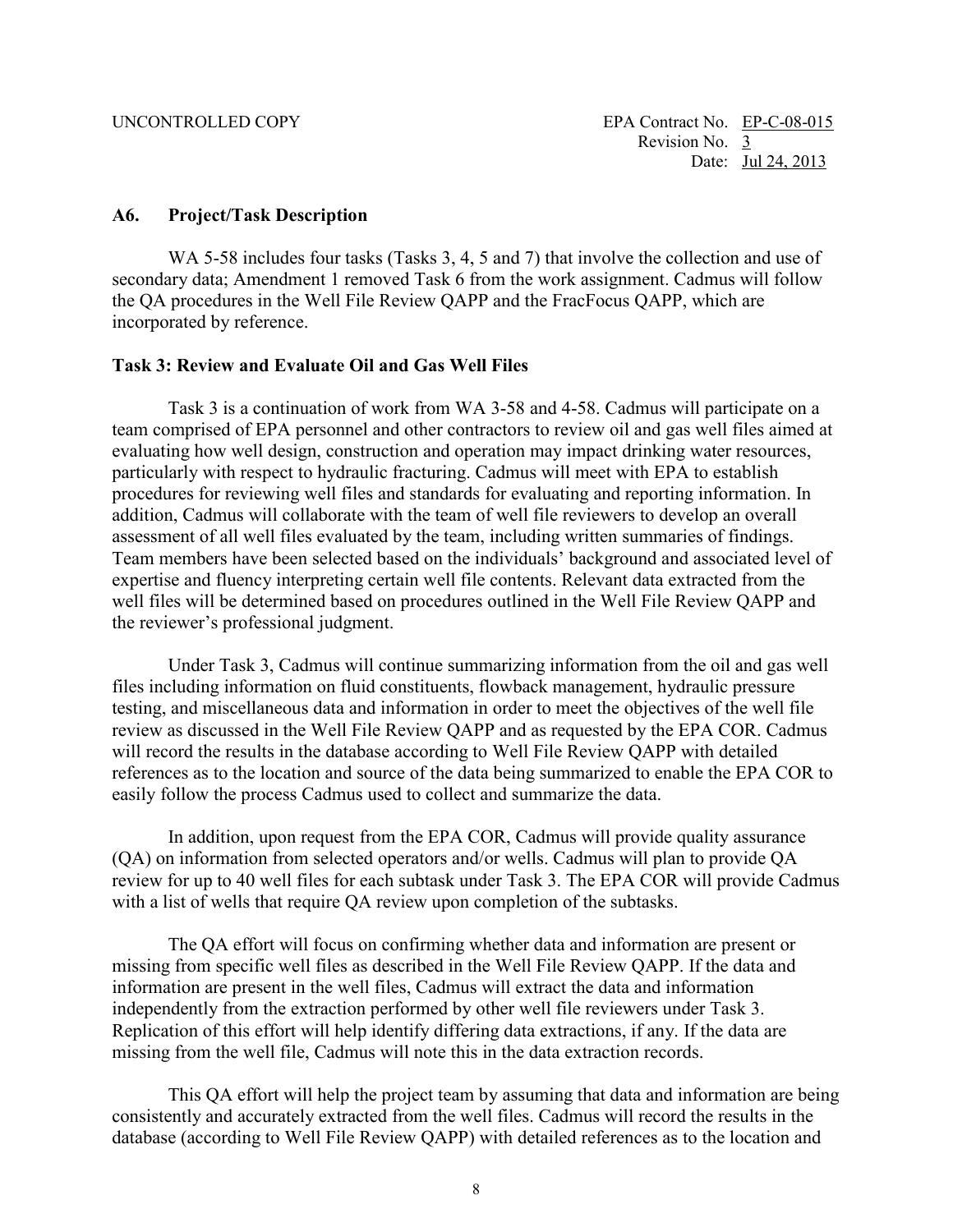source of the data being summarized and will clearly identify the results as QA.

#### **Task 4: Analysis of FracFocus Data**

Amendment 1 modifies the activities associated with the FracFocus data, expands the analysis of the data, and includes the preparation of a final report for peer-review.

 to and maintained in the FracFocus database as of August 29, 2012. (The August 29, 2012 download was conducted under a separate work assignment with EPA OGWDW, WA 4-72.) Under WA 4-58, Cadmus received technical direction to assist well file evaluations by analyzing publicly available inventory and operational data for all hydraulic fracturing well records posted by well operators to the FracFocus website ([www.fracfocus.org\). Ca](http://www.fracfocus.org)dmus completed the initial download of FracFocus well records on February 27, 2012, and a second download on August 29, 2012. The August 29, 2012 download was of all well records submitted

download was conducted under a separate work assignment with EPA OGWDW, WA 4-72.)<br>Under this Task 4 of WA 5-58, Cadmus will analyze a third dataset of all well records and documented, and will reflect several small additional quality checks as well as a quality and any issues that may arise. Cadmus will respond to information and other data quality checks, and analyses of FracFocus data stored in the database. contained in the FracFocus website as of February 28, 2013. Cadmus will perform QA/QC checks and use these well records to develop an updated FracFocus well record database for submission to EPA. All FracFocus parameters will be included in the database. (Please refer to the WA 5-58 Work Plan Task 4.a. for a complete list of the FracFocus parameters.) This database will be of the same structure and quality as the FracFocus databases previously submitted by Cadmus to EPA. An interim working version of the third database (containing all well records from the February 28, 2013 FracFocus download) was sent to EPA in April 2013. Submission to EPA of the final version of the third database (based on the February 28, 2013 download) is anticipated for July or August 2013. This final database will be clearly identified comprehensive quality check for structure, function, and embedded queries. These additional quality checks were developed through communications between Cadmus and EPA staff. As analyses using the database proceed, Cadmus and EPA staff will continue to discuss database requests from the EPA COR on any aspect of the final database development, data QA/QC

 website as of February 28, 2013 whether those files are obtained through a download or received provided by the EPA COR that directed similar Cadmus work on the data previously downloaded from FracFocus. The data management, QA/QC checks, and analysis procedures Through recent discussions with staff from the Ground Water Protection Council (GWPC), the organization that maintains the FracFocus website, EPA learned that it is possible that the FracFocus well record files may be provided directly to EPA thereby eliminating the need for Cadmus to download all well record files from the website. Cadmus will perform QA/QC checks and analyses of the data in all the well record files contained in the FracFocus directly from GWPC. Cadmus will conduct the QA/QC and analyses using the procedures used for the previous FracFocus download and database development efforts were described in a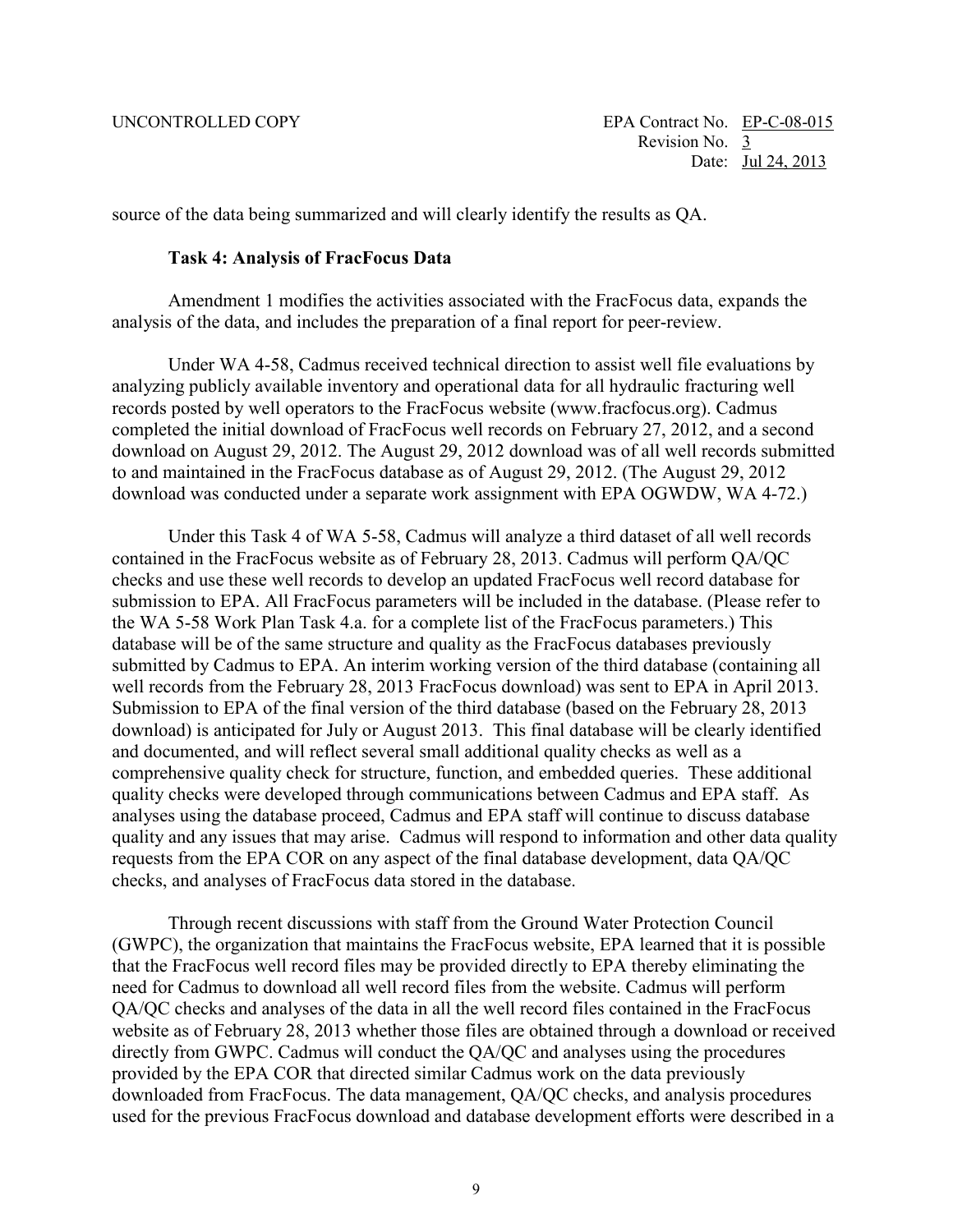submitted to EPA on June 22, 2012. Cadmus report ("*FracFocus Well Records Data Management and Quality Assessment Report*")

submitted to EPA on June 22, 2012.<br>The extraction process consists of copying data from the downloaded or directly obtained FracFocus PDF files and copying that data to XML or Excel file formats that enable QA checks 2012. and analysis. QA checks include standardizing reported names for certain FracFocus parameters such as Operator, Supplier, Purpose, etc. Based on experience with the first data downloads, many data entries for these parameters in the original FracFocus data have different spelling, misspellings, different use of acronyms, etc., and require standardization to enable analyses. Standardized names of Operators, Supplier, Purpose, and other parameters were established through work on the February 27, 2012 and August 29, 2012 data. Specific well record parameter values will be identified and flagged when reported values are outside of the technically reasonable range of values established for each parameter in a manner consistent with the QA work conducted on the FracFocus data downloaded on February 27, 2012 and August 29,

 2012. The work for the February 28, 2013 data includes conversion of different name spellings, (such as oil versus gas wells or wells operating in specific geographic areas). Cadmus will (such as the revision of standardized names or range of reasonable parameter values). Additional records abbreviations, etc., to the existing standardized names list and identification and flagging of parameters with values outside the range of values previously established. The February 2013 dataset (for a potential total of 36,000-38,000 well records) may result in the need to expand the standardized name lists and re-evaluate the range of reasonable values established for each parameter. For example, the current range of reasonable parameter variables is for an aggregate of all well types and EPA may want to refine those values to reflect specific subsets of wells consult with the EPA COR and staff regarding any modifications to existing QA/QC checks discussions and consultations with EPA may also be necessary regarding water source data (e.g., fresh, brine, recycled, etc.) which is provided in some well files but is not a formal, specific FracFocus parameter. In addition, discussions with EPA regarding other QA/QC checks on the data may be warranted given the new FracFocus dataset with a much large number of well

 records. Also under Task 4, Cadmus will prepare database queries and conduct analyses of the that will serve to characterize HF well operations regarding location, depth, water and chemical use, and other aspects of well operations. Examples of well-related information to be generated the queries. The QA/QC description will include any problems encountered and the resolution to FracFocus well information contained in the database. Cadmus will develop database queries by the database queries included the minimum, mean, and maximum values for a particular parameter or lists of the top ten chemicals used for a specific 'purpose.' For each query, Cadmus will develop a report that describes the query structure; provides a written description of the quantitative query; describes the data and/or computational assumptions made in the development of the query; provides a descriptive summary of the query results; and provides a description of the QA/QC methodology conducted to verify the dependability and accuracy of those problems.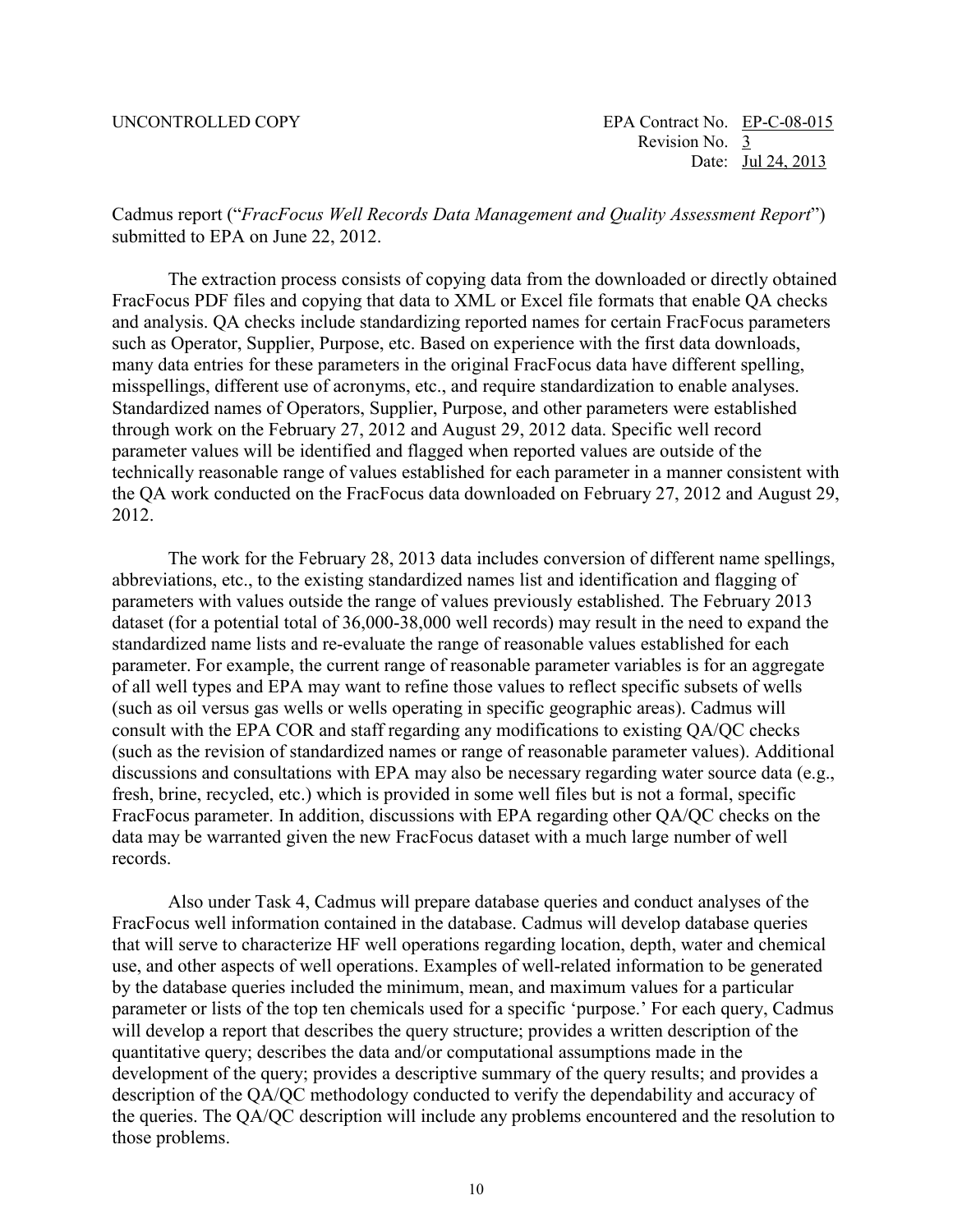analyses can be stratified by basin, county, and state (or other appropriate geographical for each field, and the number of records associated with each type of QA issue. Cadmus will also analyze the FracFocus data and identify and describe trends in the variables requested by EPA. The general variables are: ingredients, products, water volumes, and proppants. (More details regarding the variables are presented in the Work Plan, Task 4.b.) The distribution), production type (oil vs. gas), depth (in cases where production is occurring in multiple formations in an area), operator, time, and any combination of these variables as specified by EPA staff. Cadmus will note any data management steps taken to enable and facilitate analyses (e.g. identifying and managing duplicate records, standardizing names of operators, chemicals), types of QA issues, exact number of records with unresolved QA issues

The findings of the analyses will be presented in tables, annotated maps/GIS-supported presentations, whisker plots, simple summary statistics, etc. Any statistical methodology used to assess correlations between variables will be described and will include descriptions of the data used, assumptions made, and discussions, as warranted, of the correlation coefficients to identify the degree of correlation.

 Upon completion of the work with the February 28, 2013, well data, Cadmus will prepare reports describing: a) the data management and QA checks involved in downloading the FracFocus data (as applicable) and developing the database, b) the development, findings, and QA of the queries, and c) the analyses conducted on that well data and the findings of those analyses.

In addition to the analyses discussed above, Cadmus will assess the FracFocus data focusing on up to four (4) basins and six (6) counties. Prior to conducting the assessments, Cadmus will work with EPA to develop criteria for selecting the location of the focused assessments. For each identified basin and county, the FracFocus data assessment will include chemical use/concentrations; water use; information on oil and gas exploration and production; and potential impacts to drinking water sources utilizing the information obtained from the literature search discussed below. Additional analyses may be conducted based on discussions with EPA.

 Cadmus will include, for each state fact sheet, a state map with wells categorized by depth, a in the state, a figure with state well counts over time and markers for significant dates such as effective date for regulatory requirements, and a list of chemicals most frequently reported and with highest concentrations/volumes for each state. In addition to the focused assessments, Cadmus will prepare a fact sheet for each of the twenty (20) states that have data submitted by operators in the data extracted in February 2013. summary of QA/QC problems with the state's data, water volumes used for hydraulic fracturing

 be relatively near drinking water well depths by reviewing available information on the depths of Cadmus will support the identification of areas where hydraulically fractured wells may private and public drinking water wells in the identified focused assessment basins and counties. Cadmus will conduct a literature review to identify publically-available information from state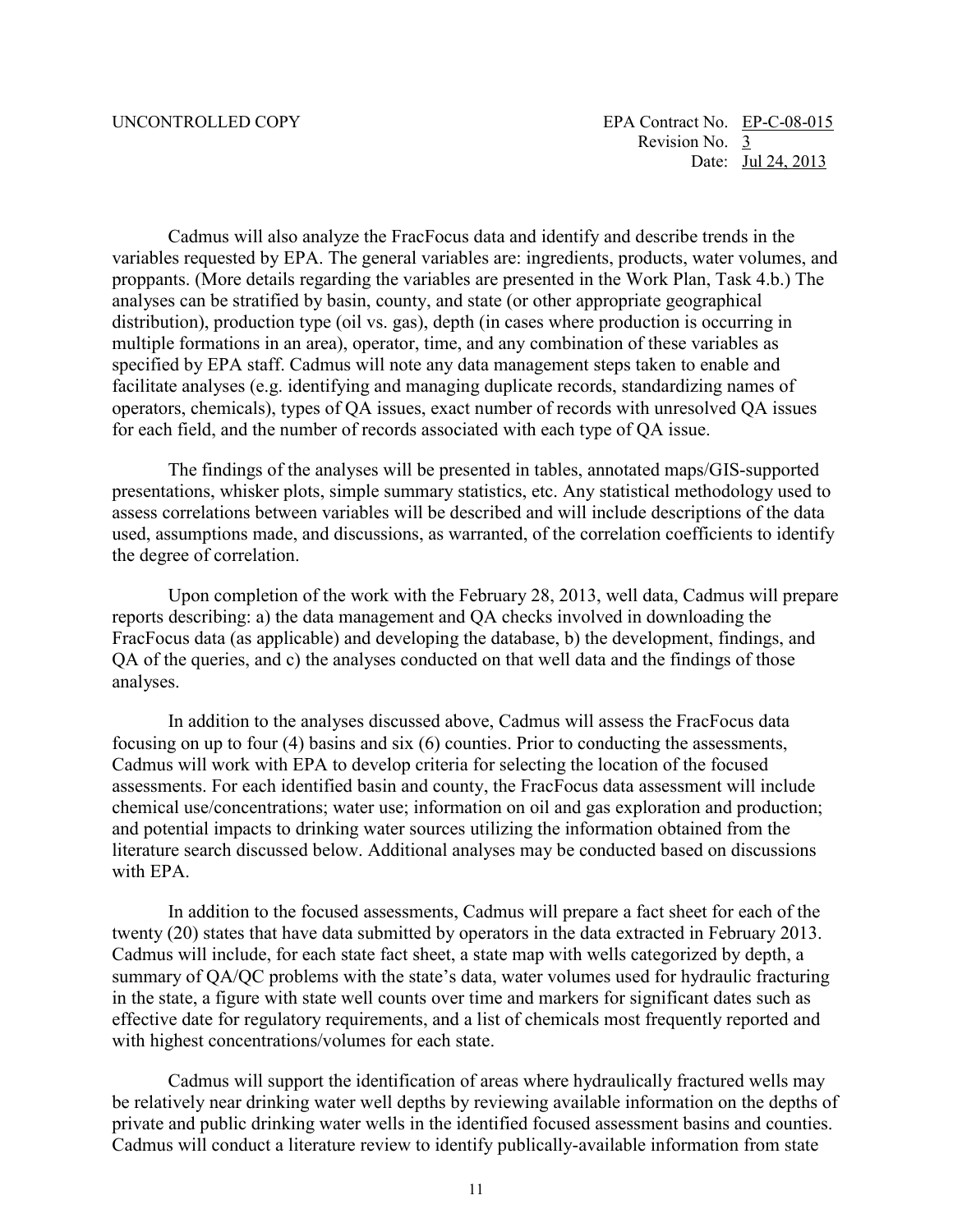limitations to its use by EPA. Upon receipt of technical direction from the EPA COR, Cadmus and federal agencies, trade associations, and peer-reviewed journals. Cadmus will submit a memo to EPA describing the obtained information and include a discussion of any benefits or will review in more detail the data sources selected by EPA for a comparison of drinking water well depths and FracFocus well depths. Cadmus will include a summary of the well depth comparison analysis in the summary report.

 hydraulically fractured well depths and depth placement of public and private drinking water Cadmus will develop a report that summarizes the tasks conducted under Task 4, including the background on FracFocus, a description of the differences between the August 29, 2012 data and the February 28, 2013 data; a summary of the methodology for extracting the data from FracFocus and development of queries and analyses; a description of the existing data and including context for state regulatory requirements; a summary of the QA/QC issues and impacts of any errors, bias, etc. on the results of the analyses; a general analysis of the data with regards to national product and chemical use, chemical concentrations/volumes, water volumes, wells (more detail follows); a summary of the focused assessments on specific basins and counties; and the state fact sheets. Cadmus understands the report will be peer-reviewed and published to the EPA website. Consequently, Cadmus will write the summary report for an audience of the general public with a scientific background but not necessarily in hydraulic fracturing. For budgeting purposes, Cadmus will assume the preparation of one outline populated with figures, tables, maps, and bulleted information, a first draft of the summary report and four (4) subsequent drafts of the report.

#### **Task 5: GIS Analysis**

Based on technical direction form EPA in Amendment 1, Cadmus will develop one (1) map of FracFocus wells with a depth near that of the documented drinking water well depths (as determined in Task 4 above) for each focused assessment area (as identified in Task 4 above), up to four (4) basins and six (6) counties.

 compatible datasets (e.g. shapefiles) with ArcGIS version 10.1 using the quality‐assured data specifications of the GIS data will be determined more explicitly once the full array of data has In addition, upon technical direction from the EPA COR, Cadmus will prepare GISextracted from well file reviews in Task 3 and the FracFocus well records in Task 4. The exact been extracted. Cadmus will provide metadata for all GIS datasets delivered to the EPA COR including full references (appropriate for a bibliography) for all data sources used to create maps.

The GIS data layers will be used to create maps illustrating the spatial distribution of the data extracted during Tasks 3 and 4. Examples of possible maps include:

- Hydraulic fracturing depth
- Chemical additives and proppants used during hydraulic fracturing
- Water use volumes
- Water sources used for hydraulic fracturing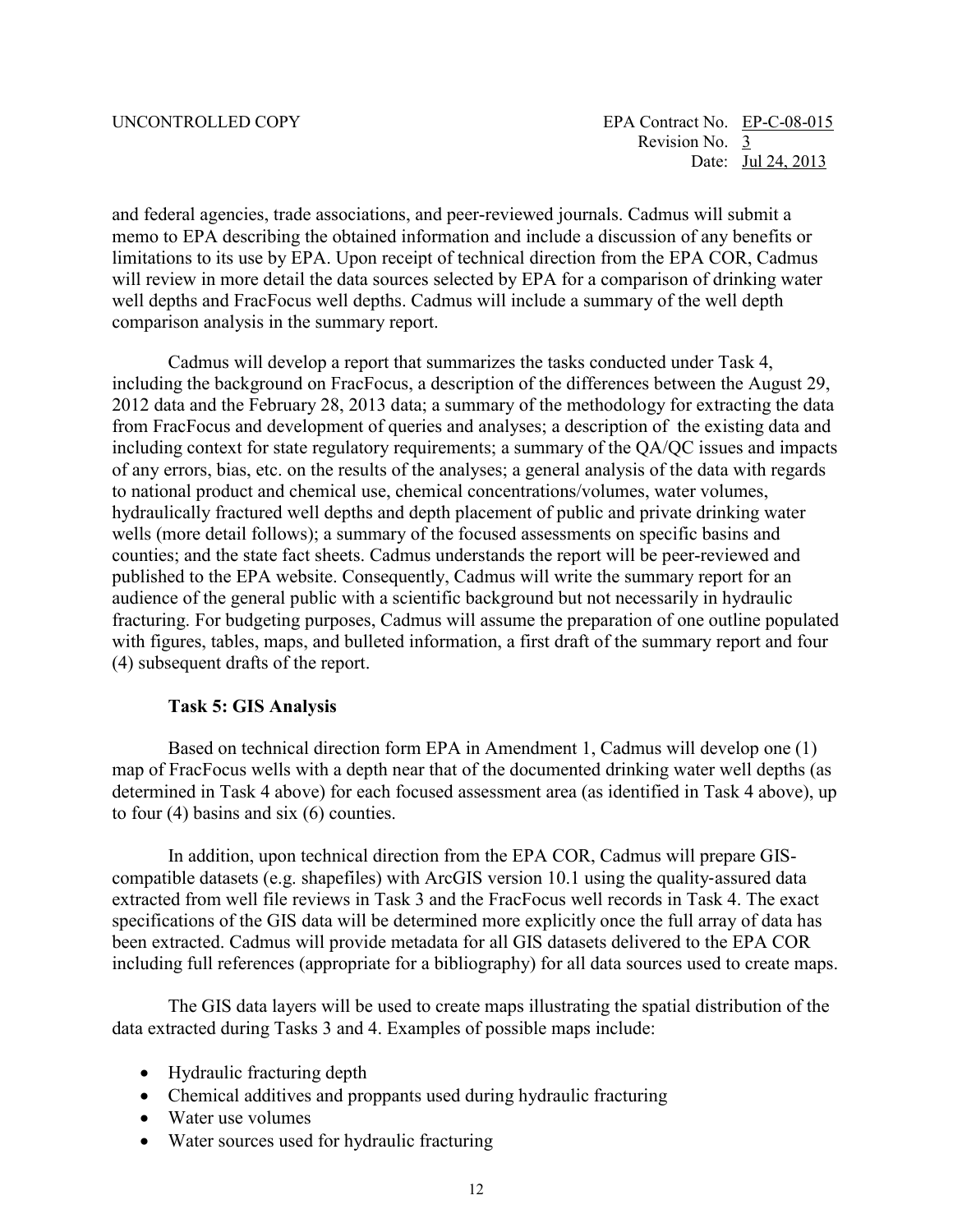- Drinking water resources (oil and gas well files only)
- cementing, use of different casing strings (oil and gas well files only) • Well construction features, such as depth, well orientation (vertical/horizontal), degree of
- Analysis of sampled waters (oil and gas well files only)
- Disposition of flowback / produced water (oil and gas well files only)

 Additionally, Cadmus will conduct rigorous quality analysis and quality control checks to accompanying the GIS files transmitted to the EPA COR. ensure that the download and extraction steps reproduce the data and information as contained in the original oil and gas well files and FracFocus PDF files. Cadmus will provide a description of the QA/QC methodology, problems encountered, and resolutions to problems in a memo

#### **Task 7: Miscellaneous Data and Information**

The EPA COR will provide technical direction for all work to be performed under Task 7. Under Task 7, Cadmus will analyze data provided by the COR as requested by the COR and conduct QA/QC checks on the data and analysis results. In addition, Cadmus will assist in the technical editing of EPA reports summarizing the results of the well file review. Technical editing will include, but is not limited to, document organization, creation of a bibliography using Endnote software, placing citations in the report, developing definitions for glossary terms, ensuring consistent terminology and acronym use, and suggesting modifications to the report to improve clarity of message.

### <span id="page-13-0"></span>**A7. Quality Objectives and Criteria**

 maintenance, which are compiled by the production companies. These data will be provided by the Safe Drinking Water Information System (SDWIS), available state databases, and USGS All of the analysis Cadmus will perform for the production company well file analyses will be based on data and information pertaining to well design, construction, completion (including hydraulic fracturing), and other limited information regarding its operation and the EPA COR. In some cases, Cadmus may supplement these data with data from EPA, the U.S. Geological Survey (USGS), or other sources of data. For the analysis of the FracFocus well record data, Cadmus will obtain the well record files that are publicly available online from the FracFocus website, which reflects information voluntarily supplied by well operators to the GWPC-maintained website. In addition, for the GIS overlay exercise, Cadmus will use data from databases such as the National Hydrological Dataset (NHD).

 Cadmus will consider the elements listed below when assessing the quality of any data Review QAPP and the FracFocus QAPP. The Well File Review QAPP describes the procedures reviewed under this task. In addition, Cadmus will consider the elements listed in the Well File used to select the well files subject to review under this work assignment and describes how these selection procedures help ensure that the projects meets EPA's data quality objectives. The FracFocus QAPP describes the procedures used to assess the adequacy of secondary data and the uncertainty in the results derived from the use of the FracFocus data sources.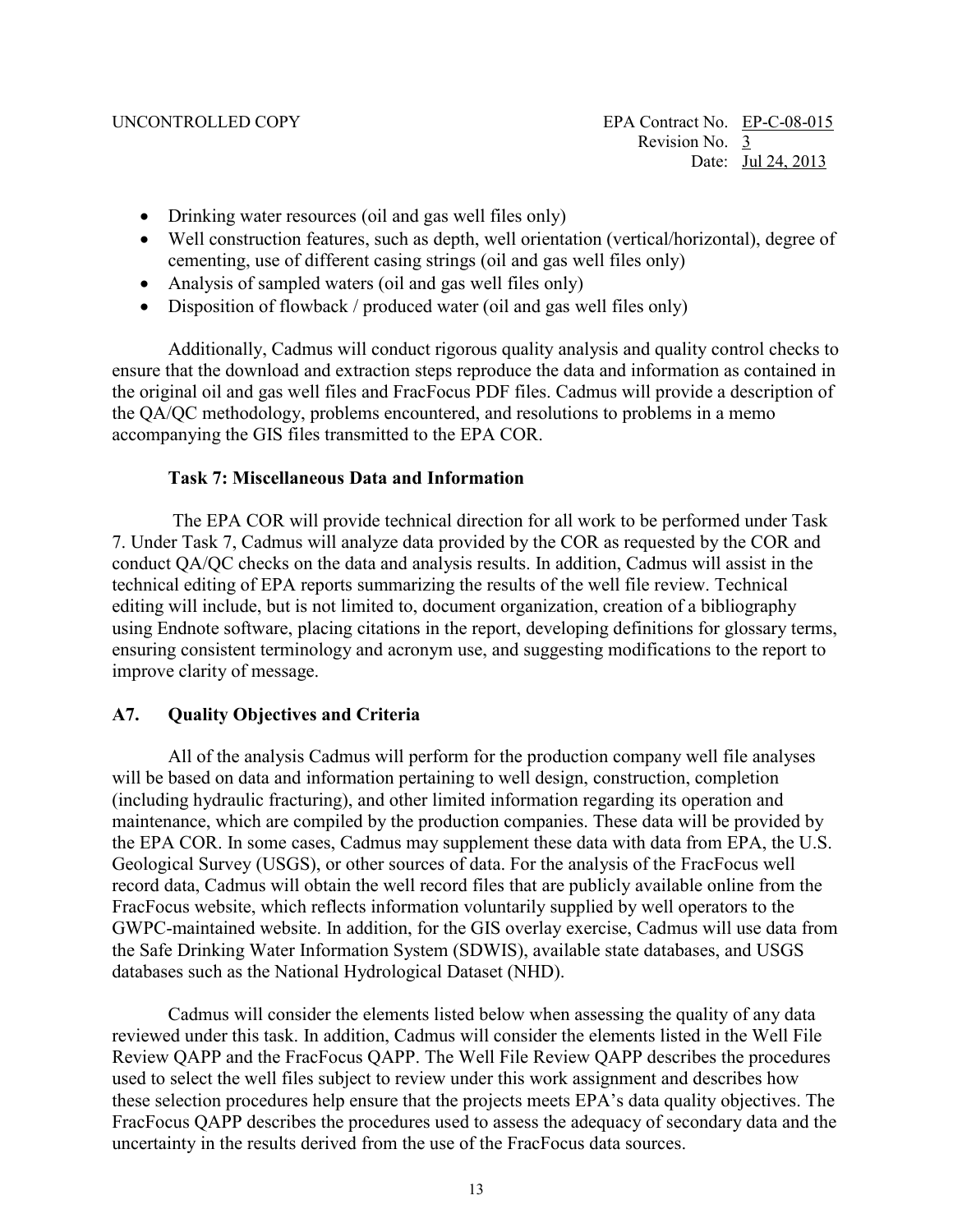measurement to a known value. It includes a combination of random error (precision) help ensure accuracy, the standard reporting form will be a spreadsheet that contains factors that might relate to potential risks to water resources due to the HF well, HF • *Accuracy*. Statistically, accuracy is a measure of the overall agreement of a and systematic error (bias) components of both sampling and analytical operations. The well file reviews will be based primarily on data generated by production companies and provided by EPA. Cadmus will review these files and extract as much relevant information as possible and record the data on standard reporting forms. To data elements that will clearly identify important well inventory information (unique well ID, etc.), as well as all construction, operational, logging, remediation, and other activities, and well operations.

 topographic maps from USGS). During our analysis of the data, Cadmus will make note of any apparent errors in the accuracy of the data. In some cases, we may help ensure the accuracy of data by using other publicly available data (e.g., determining the distance of a well to a nearby surface water body by using locational information provided by the company and

 file was reviewed and to compare data recorded by the two different reviewers. In the An EPA well file review team member will review a random subset of ten percent of the well files from a different first reviewer, in order to ensure that the correct well event of discrepancies in data interpretation between the reviewers, the well file review team will meet to discuss the issues and agree to a common approach. These reviews will be documented using the form shown in the Well File Review QAPP. The goal is to have 100 percent accuracy of data transcription from the industry submitted files to the well file reviewer's spreadsheets to the well file database.

 parameters of operator, chemical, purpose, etc.) additional information may be Abstracts Service Registry Numbers (CASRNs) will be provided by EPA's National For all work regarding FracFocus data, the sole source of well record data will be the data, and associated information, available online from the FracFocus website. To assist in the name standardization effort (standardizing the submissions for the collected through internet research. Standardized chemical names and Chemical Center for Computational Toxicology (NCCT).

 of the data obtained. As mentioned above, if the FracFocus well files are provided of well record PDF files data compares to the original well record data (contained in The FracFocus work consists of two separate areas of data quality concerns: the download and extraction of information from the FracFocus website; and the analyses directly to EPA, the automated download will not be necessary but all the quality checks described below are still relevant. The first area of accuracy refers to how well the well record data obtained through an automated download and extraction process the original PDF files as submitted by the operators to the FracFocus website)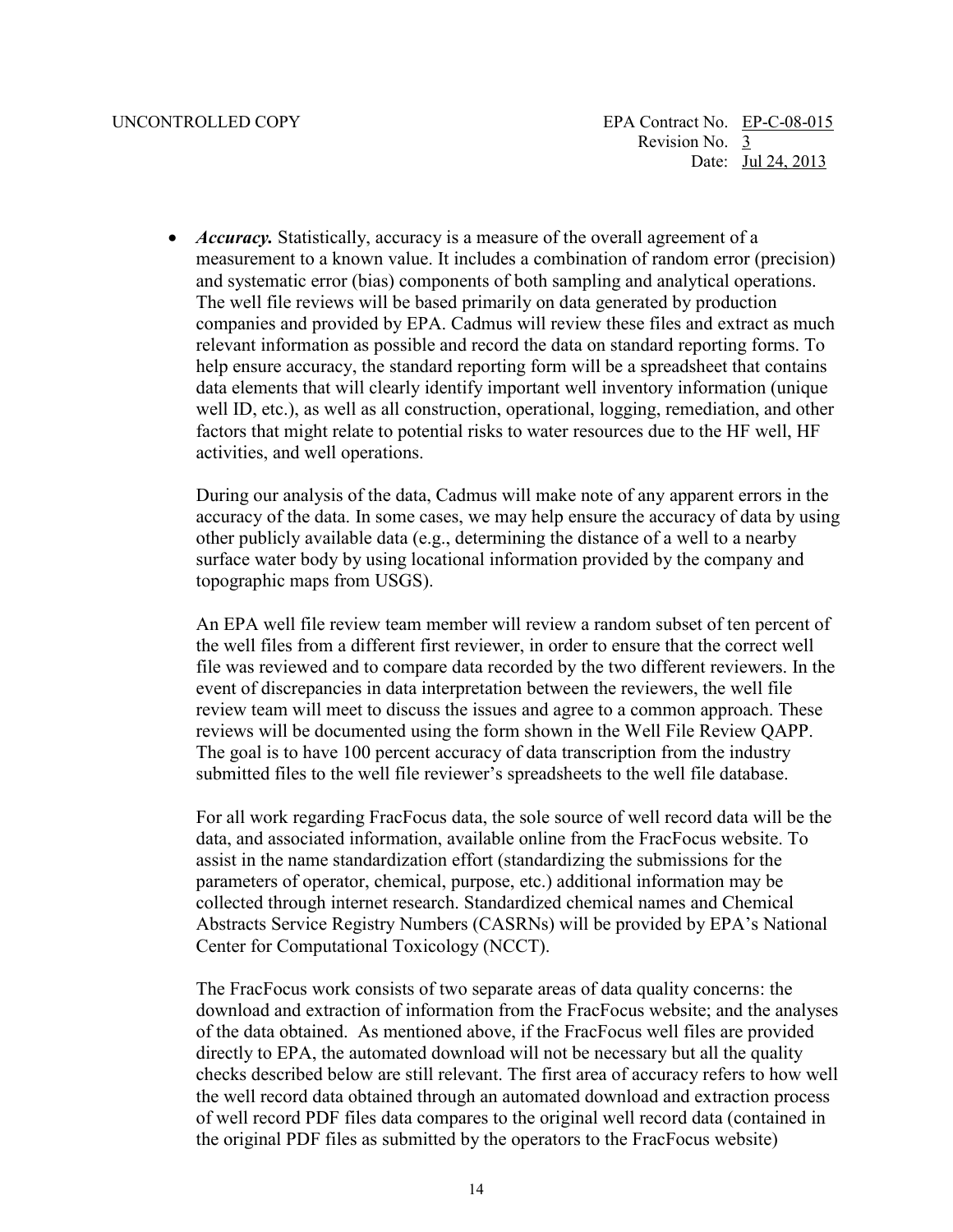Revision No. 3 UNCONTROLLED COPY EPA Contract No. EP-C-08-015 Date: Jul 24, 2013

> to verify the accuracy of the download and extraction process by randomly selecting download and extraction process will be calculated to characterize how well the automated data download and extraction process reproduces the original data format of the original FracFocus files and data. FracFocus requires no third party Experience with previous download and data management indicates that the original data quality, and in some cases the format of the original data tables, can be highly same findings by both analysts indicate accurate analyses. In addition, portions of the misspellings of chemical names). available on the FracFocus website. Cadmus will conduct a quality assurance review 100 to 200 well records (based on the unique well record number), manually downloading the corresponding PDF files from FracFocus for those well records, and comparing parameter values in those files to the parameter values in the well records obtained through the automated download and extraction process. Quantitative assessments (measures such as confidence intervals and margins of error) for the data contained in the well record PDF files in the FracFocus database. One important caveat regarding measures of the reproduction of the original data is the quality and checks nor imposes any quality requirements for data entered into FracFocus. variable. The second area of accuracy relates to the analysis of the data. To check the accuracy of the data analyses (simple non-parametric frequency counts nationally and by state), portions of the analyses will be conducted by two separate individuals; the analyses conducted will be spot-checked for accuracy. For parameters with text entries, Cadmus will make note of any apparent errors (e.g., different spellings or

For the GIS overlay exercises, Cadmus will use existing datasets such as SDWIS, comparable state datasets, and the NHD. These datasets are known to have been compiled using quality assurance steps to help ensure their accuracy. Nonetheless, Cadmus will make note of any apparent errors in the accuracy of the data. If necessary, Cadmus will establish methods for correcting any persistent errors (e.g., inaccurate source locations in SDWIS).

Cadmus will conduct QA reviews by randomly selecting 10 percent of the mapped production well locations to ensure the accuracy of the analyses performed. As applicable, this spot check will include:

- any questionable data points (e.g., a well inside of a lake). • Visual examination of well locations overlain with aerial imagery to identify
- Measurement of any buffer distance shown around well locations to ensure that the buffer was delineated correctly.
- If features such as aquifers, surface waters, drinking water wells, or surface water intakes are overlain with well buffers, visual examination to ensure that appropriate features were represented in the findings.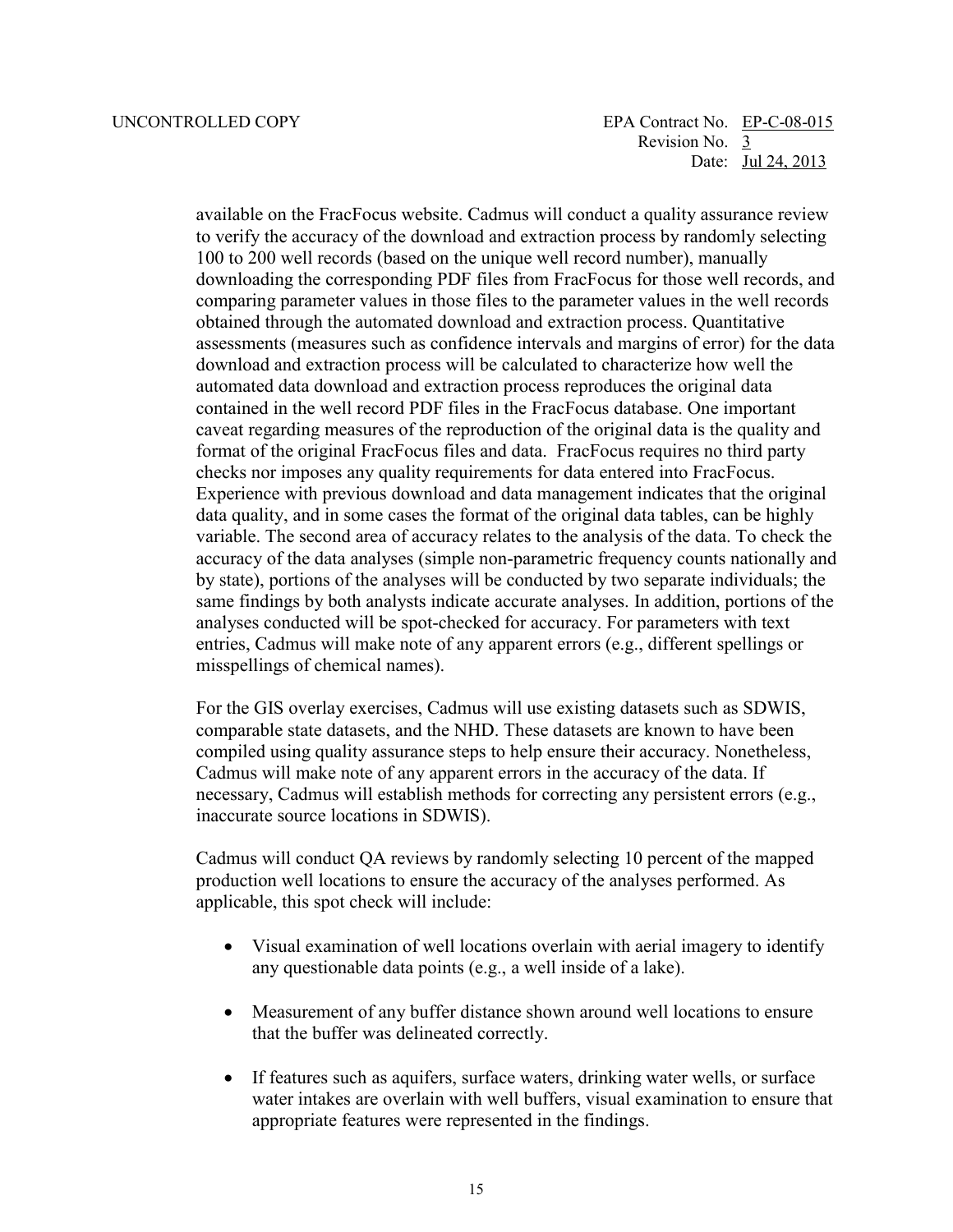• Recalculation of any summary statistics (e.g., min, max, mean, median) to ensure logical values.

Cadmus will report any data anomalies identified during this process to EPA and will contact the entity responsible for generating the data source to identify reasons for any inconsistencies, resolve problems with changes to the data source, and to answer any outstanding questions as necessary.

 make note of any apparent errors in the accuracy of the data. While reviewing miscellaneous data provided by EPA for analysis, Cadmus will

• *Precision*. Precision is the measure of agreement among repeated measurements of the same property under identical or substantially similar conditions, and is calculated as either a range or standard deviation. Cadmus will primarily be using data generated by production companies and provided by EPA for the file review task. An EPA well file review team member will review a random subset of ten percent of the well files from a different first reviewer, in order to ensure that the correct well file was reviewed and to compare data recorded by the two different reviewers.

 For the analysis of FracFocus data, the sole source of well record data will be the note any issues that emerge that could indicate a problem with precision as analyses proceed. Quality checks will be conducted as described under *Accuracy*. data, and associated information, available from the FracFocus website. The records in the FracFocus system are individual records and not repeated measurements. Thus, evaluations of precision of the original dataset do not apply. Cadmus will, however,

 For the GIS overlay exercises, Cadmus will use existing datasets such as SDWIS, comparable state datasets, and the NHD. These datasets are known to have been compiled using quality assurance steps to help ensure their precision. Nonetheless, Cadmus will make note of any analytical limitations related to the precision of the data. If necessary, Cadmus will attempt to remedy any shortcomings of the data and will document the steps it takes.

While reviewing miscellaneous data provided by EPA for analysis, Cadmus will make note of any issues that emerge that could indicate a problem with precision of the data.

 described. As noted above, Cadmus will primarily be using data generated by review a random subset of ten percent of the well files from a different first reviewer, • *Bias.* Bias is the systematic or persistent distortion of a measurement process that tends to yield an erroneous outcome or incorrect representation of the system being production companies and provided by EPA for the file review task. However, in order to help mitigate any bias in the data, Cadmus may in some cases supplement the data with other publicly available data. An EPA well file review team member will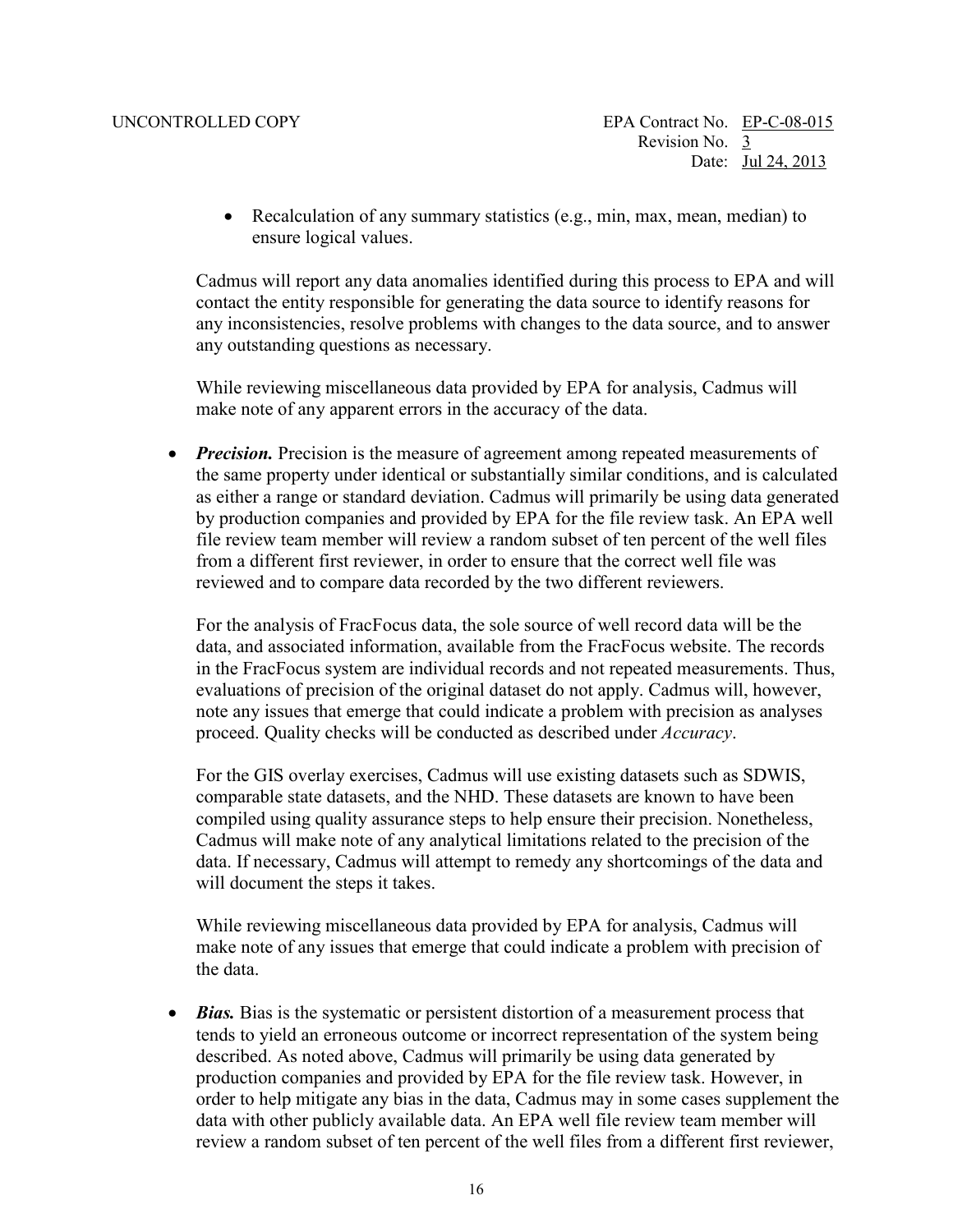in order to determine whether any significant bias was introduced by the review team.

 For the analysis of FracFocus data, the sole source of well record data will be the data, and associated information, available online from the FracFocus website. Cadmus will attempt to use all records available from the FracFocus website. Because Cadmus will use established procedures for summary statistics and other analyses using all available data, Cadmus does not foresee the data analysis introducing bias. Cadmus will, however, note any apparent bias in the dataset itself (e.g., geographical bias) and report such issues as appropriate. If it becomes necessary to exclude certain records from analysis due to technical difficulties, Cadmus will evaluate whether such exclusion introduces geographic or other bias in the analysis. Any data excluded from analyses will be clearly identified through a data 'flagging' system in the database.

 For the GIS overlay exercises, Cadmus will use existing datasets such as SDWIS, comparable state datasets, and the NHD. These datasets are known to have been compiled using quality assurance steps to help prevent bias. Nonetheless, Cadmus will make note of any apparent bias in the data.

While reviewing miscellaneous data provided by EPA for analysis, Cadmus will make note of any apparent bias in the data.

- *Completeness.* Statistically, completeness is a measure of the amount of valid data needed to be obtained from a system that enables a true representation of that system. As noted above, Cadmus will primarily be using data generated by production companies and provided by EPA for the file review task. Data will not be rejected unless they obviously are inconsistent with the well file being reviewed. However, if data in these files are incomplete, Cadmus may in some cases supplement the data with other publicly available data. For the work using the FracFocus data, the sole source of well record data will be the data, and associated information, available online from the FracFocus website and data will not be rejected unless they obviously are inconsistent with the well file being reviewed. Any such exclusion will be documented. The quality checks for the download and extraction process, as described above under *Accuracy*, will also enable assessments of completeness in the sense of downloading and extracting the complete well record data sets that are contained in the original well record PDF files in the FracFocus database. For the GIS overlay exercises, Cadmus will use existing datasets such as SDWIS, comparable state datasets, and the NHD. Use of multiple data sets will help ensure completeness (i.e., help ensure that all water sources are located). Miscellaneous data will be provided by the EPA COR; Cadmus assumes this data to be complete.
- environmental condition. As noted above, Cadmus will primarily be using data • *Representativeness.* Representativeness is in most cases a qualitative term to express the degree to which data accurately and precisely represent a characteristic of a population, parameter variations at a sampling point, a process condition, or an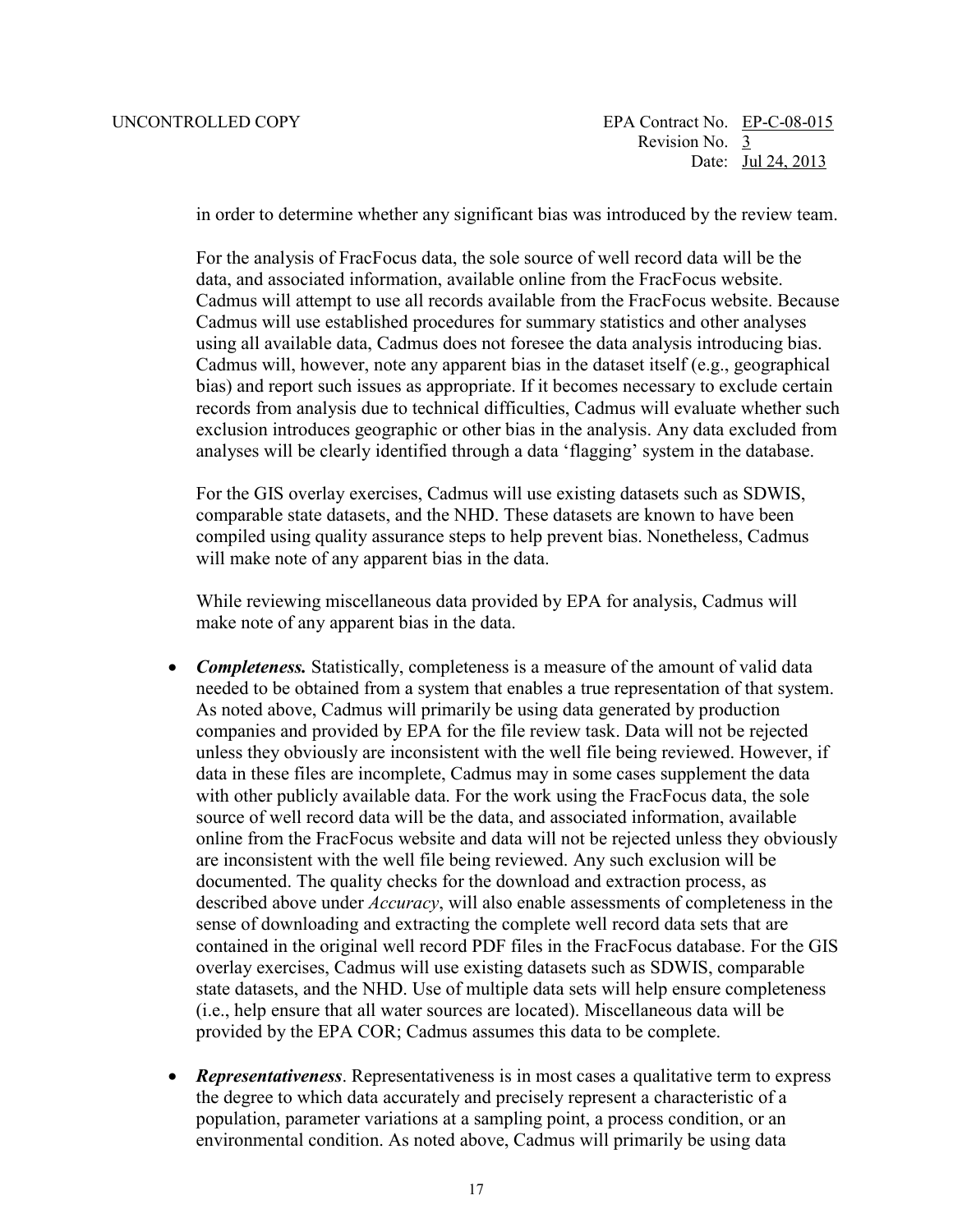being reviewed. However, Cadmus will inform the EPA COR if the data (e.g., the generated by production companies and provided by EPA for the file review task. Data will not be rejected unless they obviously are inconsistent with the well file sampling data) do not appear representative. Cadmus may in some cases supplement the data with other publicly available data.

 For the FracFocus work, the issue of representativeness is addressed above under information available in FracFocus (i.e., the original FracFocus data will be fully Nonetheless, Cadmus will assess possible approaches for evaluating general representativeness or possible bias of the well records reported to FracFocus. *Completeness.* Completeness (not representativeness) is the key data quality measure for analysis of the FracFocus records. All FracFocus well record files will be downloaded, so the data used for the analysis are expected to duplicate the represented in the FracFocus database developed with the downloaded data).

For the GIS overlay exercises, the issue of representative is addressed above under *Completeness.* Completeness (not representativeness) is the key data quality measure for analysis of the GIS overlay exercises.

Miscellaneous data will be provided by the EPA COR; Cadmus assumes the data to be representative.

- confidence that one data set can be compared to another and can be combined for the • *Comparability.* Comparability is a qualitative term that expresses the measure of decision(s) to be made. Comparability will be assured by using standardized units in the reduced data. Conversion of original data from one set of units to another will be documented.
- *Sensitivity.* Sensitivity is the capability of a method or instrument to discriminate between measurement responses representing different levels of the variable of interest. Cadmus does not anticipate any problems with sensitivity in its sources of data.

#### <span id="page-18-0"></span>**A8. Special Training and Certification**

 understand all well file contents in general and meet the requirements outlined in the Cadmus will ensure staff working on this work assignment exhibit competency to performance work statement for this work assignment.

In addition, EPA is using the TSCA CBI rules for handling the data. Cadmus has obtained appropriate CBI clearance and will handle all CBI-designated materials under TSCA CBI rules for handling the data. To maintain TSCA CBI access approval, a briefing on the *TSCA*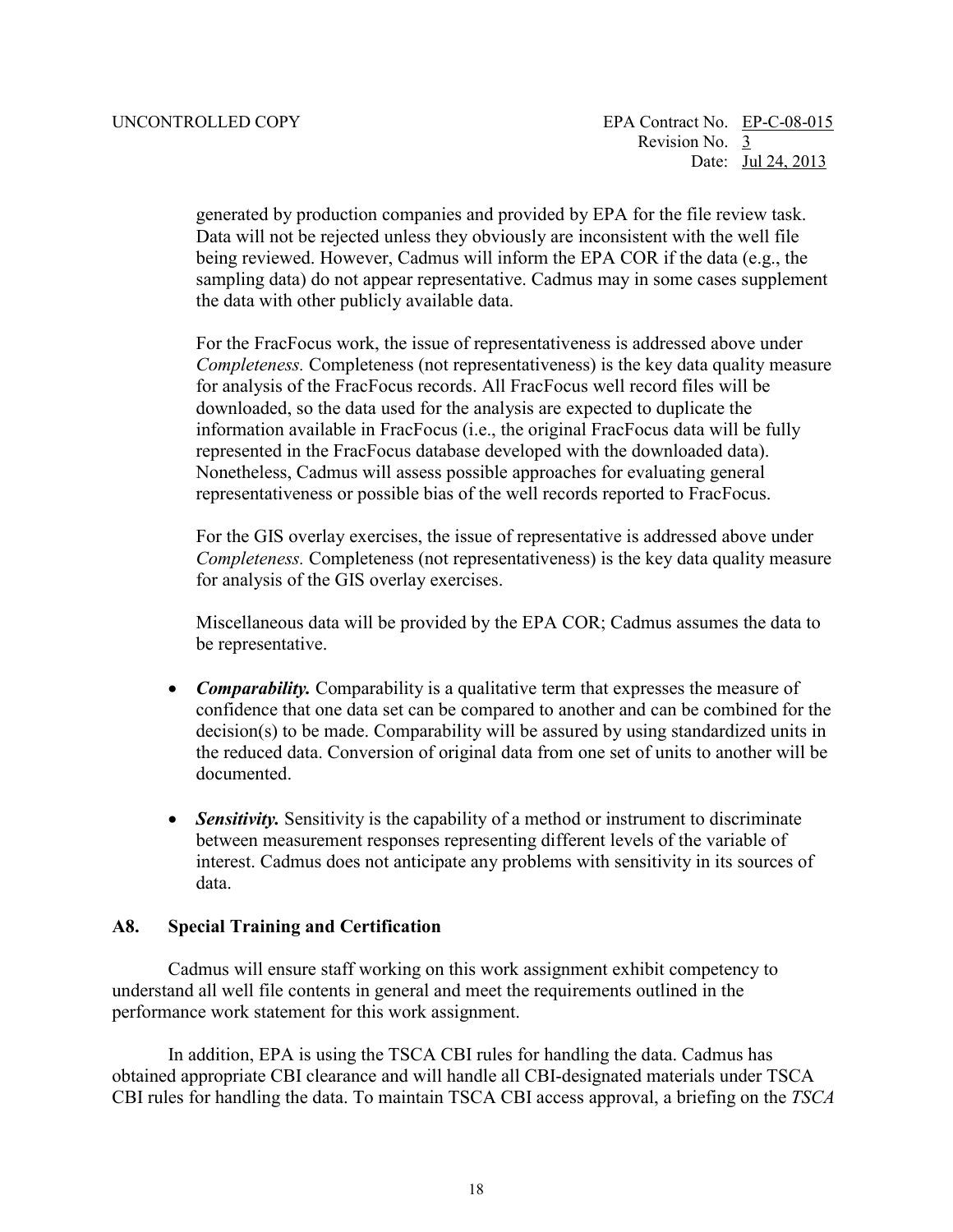$\overline{a}$ 

*CBI Protection Manual[3](#page-19-1)* or completion of the TSCA CBI On-Line Training must be completed annually.

#### <span id="page-19-0"></span>**A9. Documentation and Records**

 All personnel working on this project will receive this supplemental PQAPP. If there are revisions to the supplemental PQAPP, personnel will receive updates by electronic mail to copies of the Well File Review QAPP and the FracFocus QAPP, which are incorporated by ensure that they have the most recent version. Personnel working on this project will also receive reference.

Throughout this work assignment, Cadmus will provide draft and final reports to EPA in electronic and hard copy formats. Cadmus will discuss the computer file formats to be used for statistical analyses, word processing, spreadsheet development, database management, and graphics with the EPA COR prior to file preparation.

 Cadmus will ensure that paper records adhere to EPA PPM 13.2, "Paper Laboratory Records." The majority of records will require permanent retention under EPA Records Schedule 501, "Applied and Directed Scientific Research." Cadmus will maintain written documentation indicating the data sources to be used in the study (including the source name, data, table or exhibit numbers, page numbers, column headings, Web sites, and dates of Web site access). If Cadmus identifies any potential problems with data sources, Cadmus will develop and send to EPA a written summary of the problem encountered, the impact of the problem on the analysis, and possible options for addressing the problem. Cadmus will follow CBI data-handling procedures as applicable.

 Cadmus will retain files and documents considered to contain any CBI information on the process. After the contract's expiration date, Cadmus will handle all CBI in accordance with the CBI laptop computer only and backed up on CD. Other files and documents containing non-CBI information may be retained on Cadmus' file servers and backed up through the company-wide TSCA CBI Protection Manual. Cadmus will retain all other project files for three years after the contract's expiration date.

<span id="page-19-1"></span><sup>3</sup> U.S. Environmental Protection Agency. 2003. *TSCA CBI Protection Manual*, Office of Pollution Prevention and Toxics, Washington DC (7407 M), October 20 (7700A1).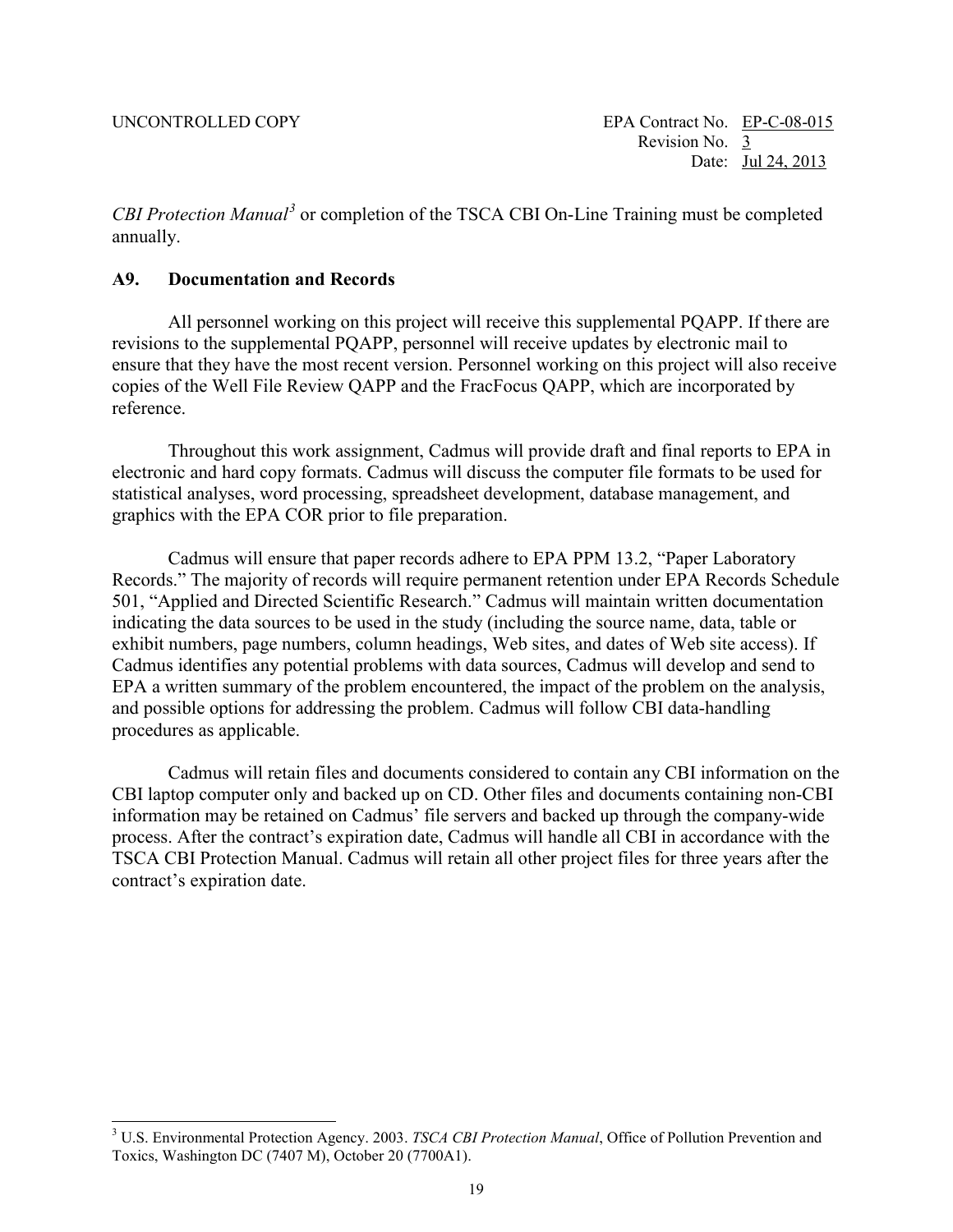### <span id="page-20-0"></span>**GROUP B: DATA GENERATION AND ACQUISITION**

#### <span id="page-20-1"></span>**B1. Sampling**

 compilation and analysis of *all* well records maintained in FracFocus. Therefore, a sampling design process is unnecessary for this supplemental PQAPP. Statistical sampling is the responsibility of another contractor, and sampling procedures are described in the Well File Review QAPP. No physical or statistical sampling is anticipated under this work assignment. Sampling is not relevant to the FracFocus work as it consists of

#### <span id="page-20-2"></span>**B2. Sampling Methods**

 process is unnecessary for this supplemental PQAPP. Statistical sampling is the responsibility of another contractor, and sampling procedures are described in the Well File Review QAPP. This section does not apply because no direct measurement/experiments are anticipated for this work assignment. Therefore, a sampling design

#### <span id="page-20-3"></span>**B3. Sample Handling and Custody**

 possession. "Sample handling procedures" are the responsibility of another contractor and are "Samples" within this research project refer to data submitted by the nine oil and gas operators sent letters on August 11, 2011, requesting well file information expected to be in their described in the Well File Review QAPP. This section does not apply to this supplemental PQAPP because no direct measurement/experiments are anticipated for this work assignment.

#### <span id="page-20-4"></span>**B4. Analytical Methods**

No direct measurements will be taken. Therefore, this section is not applicable.

### <span id="page-20-5"></span> **B5. Quality Control**

No direct measurements will be taken. Therefore, these sections are not applicable.

#### <span id="page-20-6"></span>**B6. Instrument/ Equipment Testing, Inspection, and Maintenance**

 spreadsheets containing the recorded data will be made by burning the file to a disk. Laptop computers used to review CBI data have been scanned for viruses. From time to time, as new data may be transmitted to the well file review team, virus scans will be updated through consultation with local information technology support. Back up versions of

#### <span id="page-20-7"></span>**B7. Instrument/ Equipment Calibration and Frequency**

This section is not applicable because no direct measurements are being taken. Therefore, no instruments will be used or calibrated.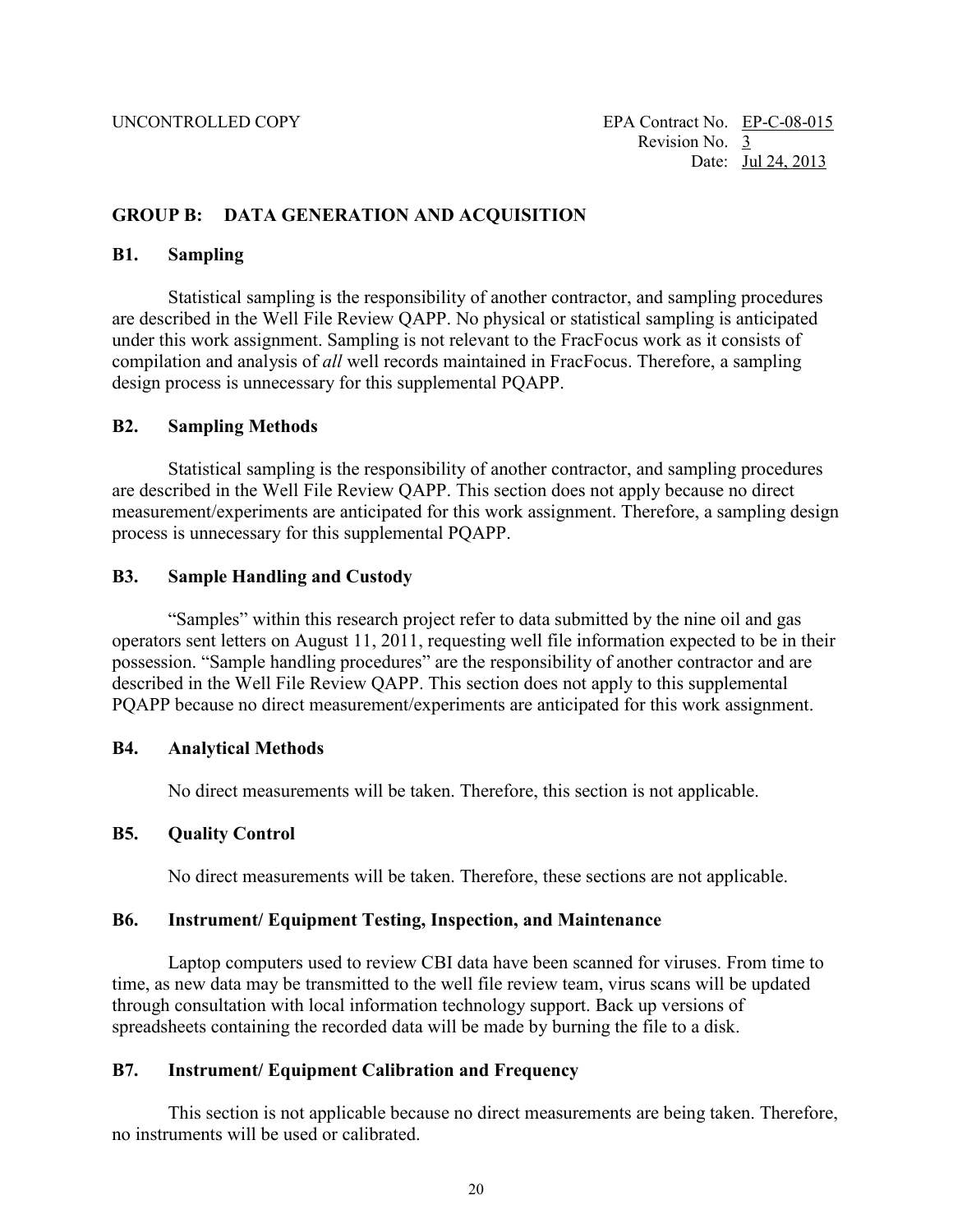#### <span id="page-21-0"></span>**B8. Inspection/ Acceptance of Supplies and Consumables**

 The Well File Review QAPP describes procedures to ensure that computers used to The Well File Review QAPP explains that each incoming submission from the nine oil and gas companies will be visually examined to determine whether a claim of confidentiality is made. record well file data claimed as confidential are configured to ensure they meet protocols in the *TSCA CBI Protection Manual*, including removing the machine's ability to connect to servers and the internet. Information will be provided to Cadmus in hard copy or using supplied disks.

#### <span id="page-21-1"></span>**B9. Non-direct Measurement Data**

Cadmus will use the following secondary data sources:

- quality monitoring data as well as data related to well design, construction, • Production company files analyses that include initial baseline and follow-up water completion (including hydraulic fracturing), and other limited information regarding its operation and maintenance. These files will be compiled by the production companies and supplied by the EPA COR.
- Water quality data from EPA or USGS.
- USGS databases such as the NHD. • Data on the sources of drinking water from SDWIS, available state databases, and
- Chemical data and information from FracFocus.
- Oil and natural gas production information and GIS data from state agencies, the US Department of Energy (DOE), and US Department of the Interior (DOI).

During our analysis of the data, Cadmus will make note of any apparent errors in the accuracy of the data. In some cases, we may supplement the data with other publicly available data (e.g., determining the distance of a well to a nearby surface water body by using locational information provided by the company and topographic maps from USGS). Data will generally be accepted for inclusion in the review unless an obvious error precludes its use, such as the data is from the wrong well file.

 apparent errors in the accuracy of the data. For the analysis of FracFocus data, the sole source of well record data will be the data, and associated information, available online from the FracFocus website. Cadmus will note any

 trade associations, and peer-reviewed journals regarding the depths of private and public drinking water well depths. Cadmus will prepare and submit to EPA a list of the drinking water Cadmus will identify and review available information from state and federal agencies, drinking water wells located in the sedimentary basins and counties included in the focused assessments where production wells depths (as reported to FracFocus) are relatively near well information that will also include information on the benefits and limitations of the information as used in support of the summary report discussion of FracFocus well locations and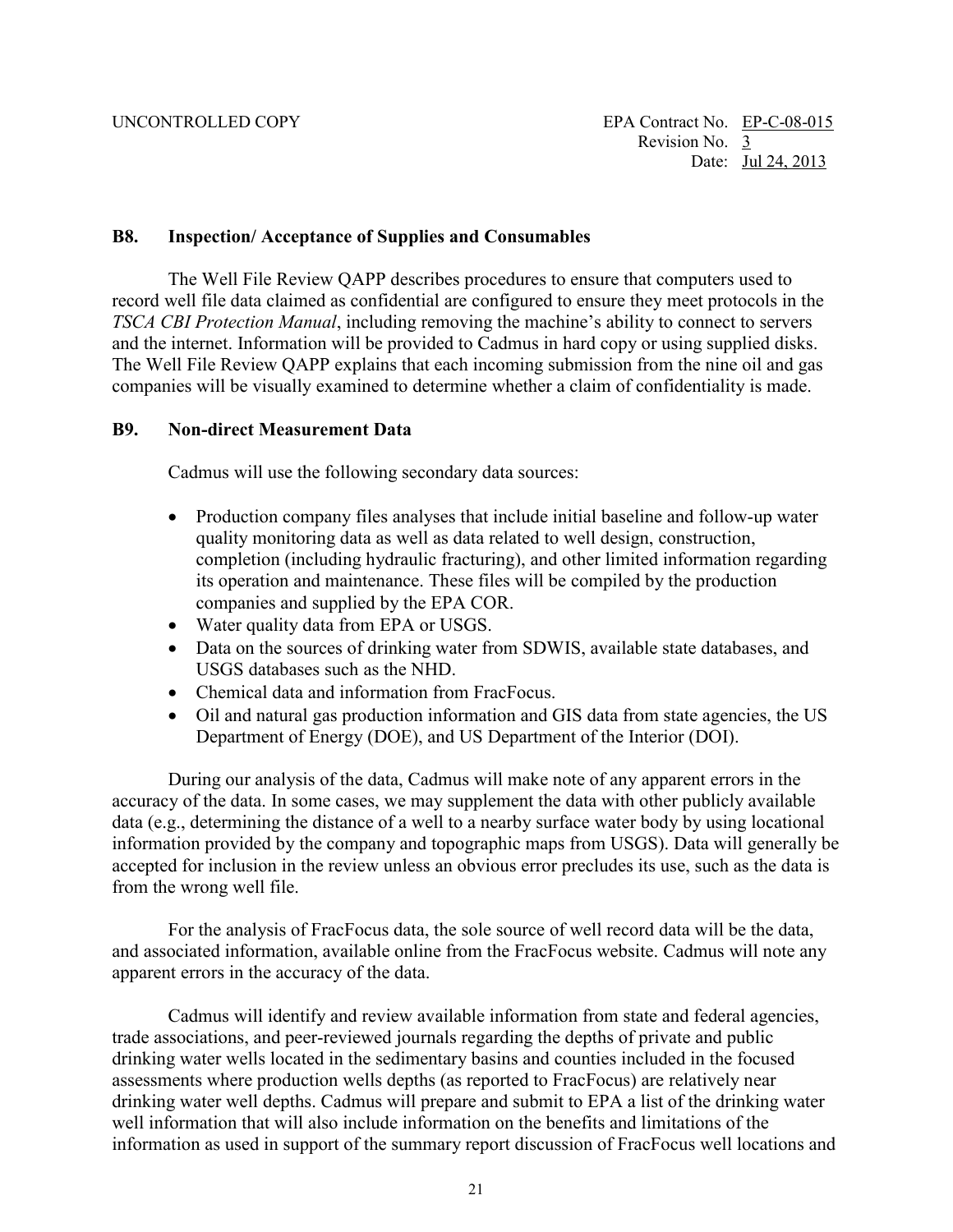depths. Data collected by Cadmus will be evaluated for acceptability based on the five and variability, and evaluation and review) as described in the contract POAPP. assessment factors (soundness, applicability and utility, clarity and completeness, uncertainty

For the GIS overlay exercises, Cadmus will use existing datasets such as SDWIS, comparable state datasets, and the NHD. These datasets are known to have been compiled using quality assurance steps to help ensure their accuracy, precision, and lack of bias. Nonetheless, Cadmus will make note of any apparent errors in the accuracy of the data. If necessary, Cadmus will establish methods for mitigating any persistent errors (e.g., inaccurate source locations in SDWIS).

#### <span id="page-22-0"></span>**B10. Data Management**

This section of the supplemental PQAPP describes how secondary data not designated as CBI will be managed. Cadmus will maintain, handle, and transmit CBI in accordance with applicable requirements for contractors, as specified in the *TSCA CBI Protection Manual*.

#### *B10.1 Data Retrieval*

Cadmus recognizes the importance of ensuring, before conducting analyses, that the applicable data are reliable and directly applicable to the technical tasks in this work assignment. For tasks that involve retrieving data from databases, Cadmus will ensure that the data are not corrupted or damaged.

### *B10.2 Data Transmittal*

 from EPA and will perform all analyses, including any modifications to the data set (e.g., adding This work assignment will involve the transfer of data from various data sets. All data transmittals include potential threats to data quality. Cadmus will minimize the steps necessary to transfer data for each task and will document all data transfers, from raw data through final interpretation. When Cadmus receives data sets from EPA, a summary text document will be prepared and placed in the same network folder on the file server that describes when the data set was received, what that data set contains, and any relevant information concerning the contents of the file. Cadmus will retain an original, unchanged (read-only) version of the data set received fields or modifying contents of existing fields) on a duplicate version of the data set. Cadmus will prepare a separate summary text describing all changes made to that data set relative to the original data set received from EPA.

#### *B10.3 Data Analysis*

 For tasks under WA 5-58 that involve data analysis, Cadmus will, in final reports submitted to EPA, describe analyses conducted on the datasets and address the reliability of computations. Cadmus will address potential problems in data analysis and how the potential problems might be solved.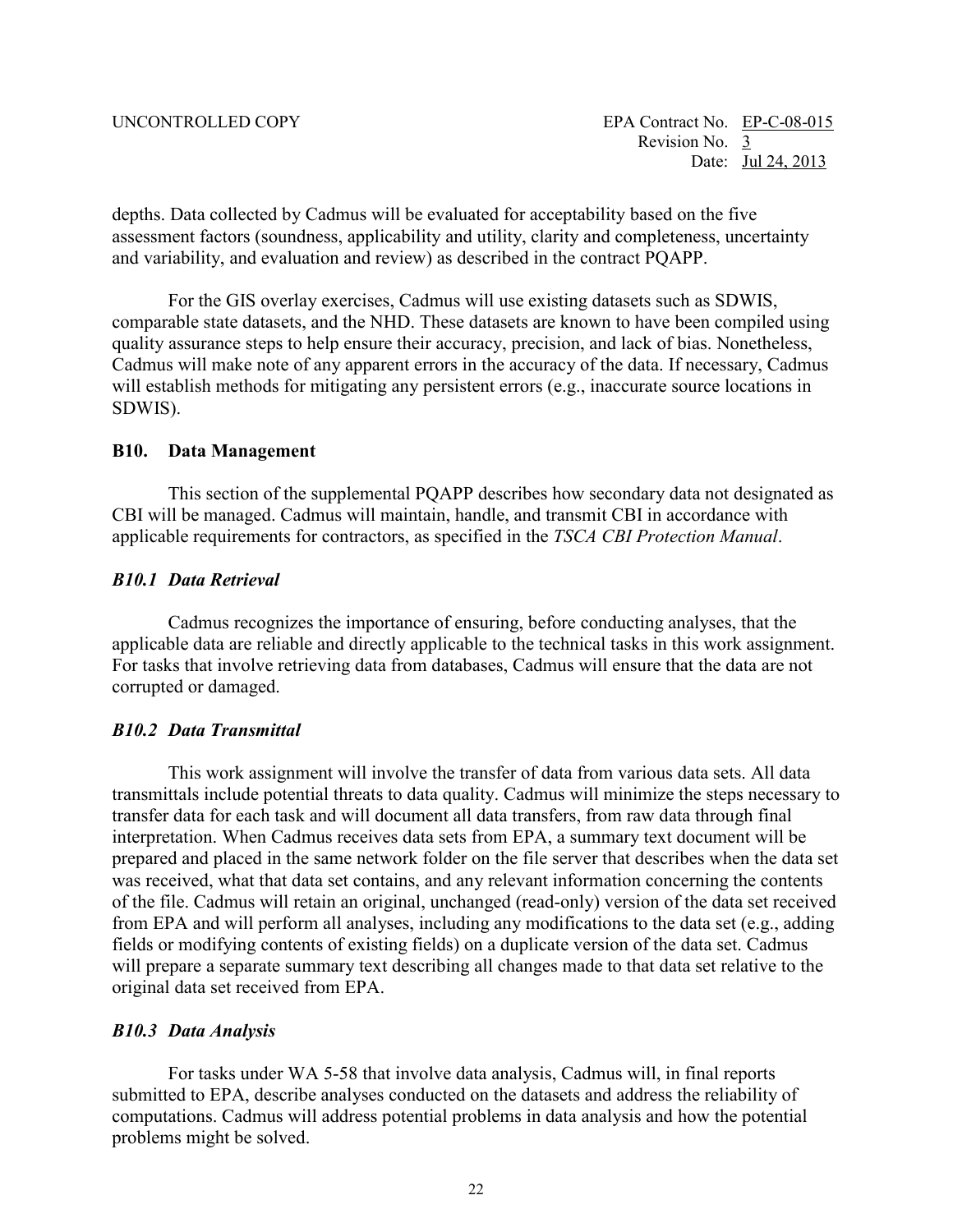### *B10.4 Data Tracking*

It is essential to track data from generation to end use or storage to establish the quality of all data collected and used in this work assignment. For databases and documents developed under WA 5-58, Cadmus will follow the data tracking procedures outlined in the PQAPP for this contract including version control, file backups, and records of comments from the EPA COR.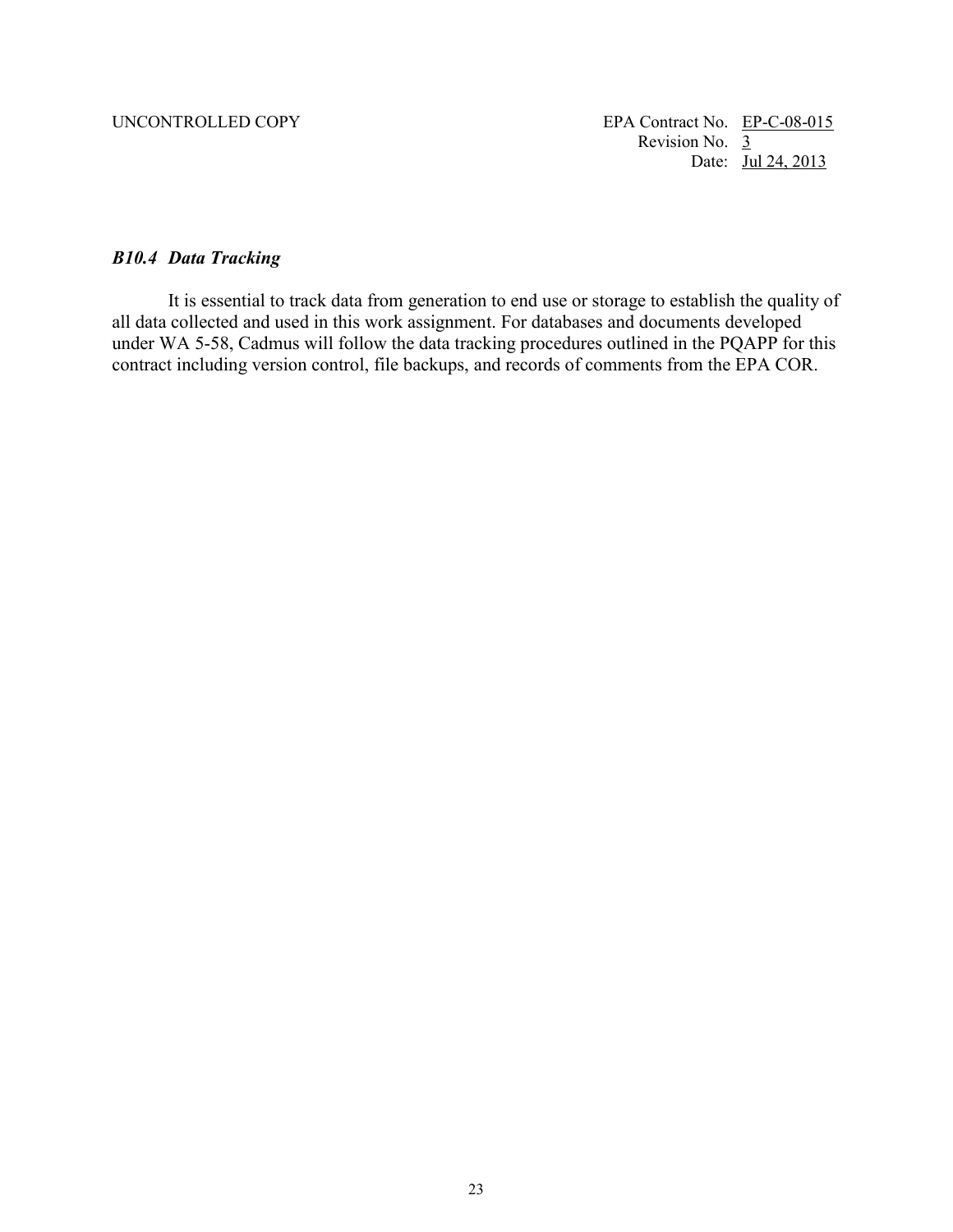#### <span id="page-24-0"></span>**GROUP C: ASSESSMENT AND OVERSIGHT**

#### <span id="page-24-1"></span> **C1. Assessment and Response Actions**

Assessing the quality management system itself is important to maintaining the system's effectiveness and integrity. The Cadmus QAO oversees quality assurance activities throughout the company, identifies weaknesses, and recommends and implements improvements. As the Cadmus QA Officer, Mr. Gene Fax, is also the QA Officer for this contract. When deemed necessary, the Cadmus QAO will conduct an internal assessment of the work assignment activities and/or deliverables.

All deliverables generated under this work assignment that do not involve CBI will be reviewed by Ms. Patricia Hertzler, the QA Technical Lead Reviewer for this work assignment, or her designee. Deliverables containing CBI will be reviewed by an EPA review team member.

#### <span id="page-24-2"></span>**C2. Reports to Management**

Cadmus will include QA activities in its monthly technical progress report to EPA and will provide verbal updates to the EPA COR, as necessary. QA reports will discuss limitations and constraints in the data sources, identify assumptions made about the information, and describe any information gaps and uncertainties.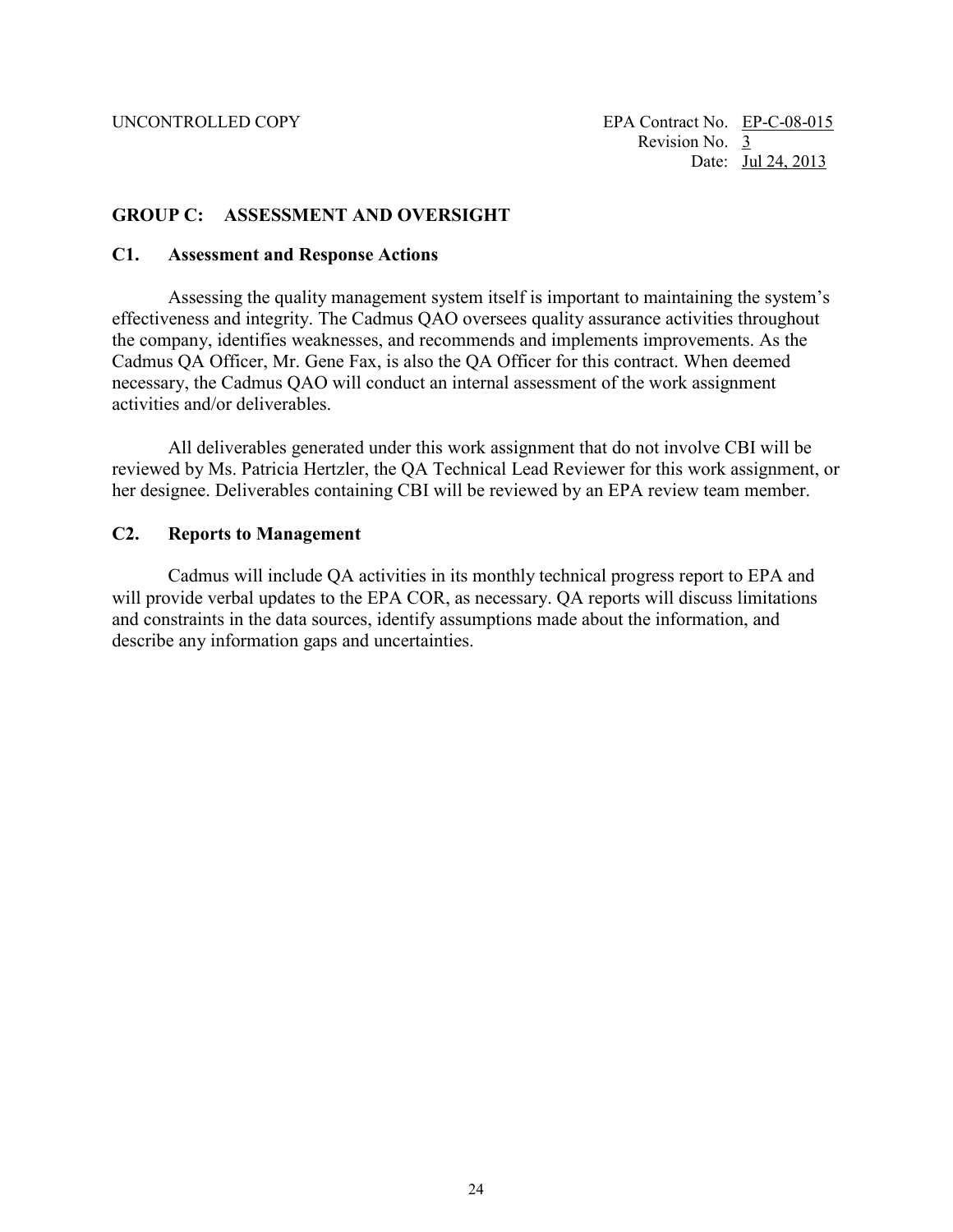#### <span id="page-25-0"></span>**GROUP D: DATA VALIDATION AND USABILITY**

#### <span id="page-25-1"></span>**D1. Data Review, Verification, and Validation**

EPA requirements for QAPPs specify that there be two types of analysis for each data item:

- 1. **Process of** *verification*. Verification confirms that the required QC acceptance criteria have been met.
- 2. **Process of** *validation.* Validation confirms that the requirements for a specific intended use have been fulfilled and determines whether specific user needs have been met.

These analyses typically apply to data such as field or laboratory measurements. Data verification and validation for this work assignment requires the review team to:

- Conduct senior internal review of all work products that do not involve CBI, and
- Revise work products based on the EPA COR's technical direction.

Methods for verification and validation to be used during reviews of work products are described below.

#### <span id="page-25-2"></span>**D2. Verification and Validation Methods**

The procedures for verification consist primarily of examination to ensure that the requirements of specific QC acceptance criteria are met. The goal of data verification is to ensure that the data are complete, correct, and conform to the pre-determined collection, transmission, and analysis methods or procedures. Data verification evaluates, through a set of criteria, how closely the project's data quality procedures were followed.

set forth in Sections A7 of the supplemental PQAPP. Cadmus will not perform any mathematical or statistical procedures that would determine whether data should be rejected or transformed before statistical analysis. Instead, the QA team will perform independent review of the non-CBI deliverables to ensure compliance with criteria

 education, and experience as they relate to the objective of the project. A QA Technical Lead Reviewer performing verification or validation of data for a project has no direct operational Cadmus will rely on EPA QA reviewers for the review of data involving CBI. The Cadmus QAO or QA Technical Lead Reviewer assigned by the QAO is responsible for the verification and validation processes and will serve as an independent examiner. QA Technical Lead Reviewers are chosen by the QAO based on the individual's field of expertise, function on the project. If independence and objectivity cannot be preserved by assigning an inhouse reviewer, Cadmus will use an outside expert consultant. For this work assignment,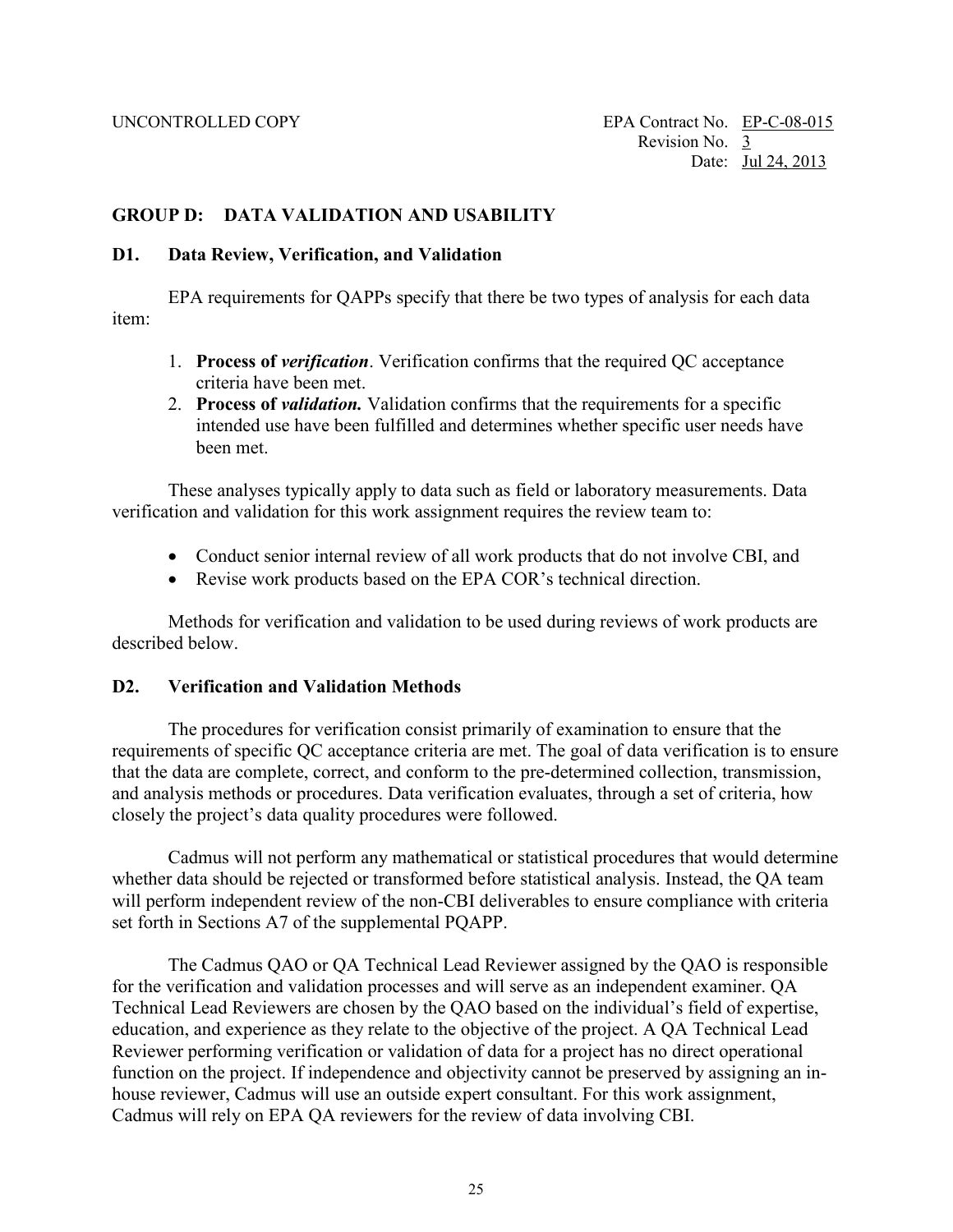#### <span id="page-26-0"></span>**D3. Reconciliation with User Requirements**

 review or public comment. Cadmus understands that the work products resulting from this work assignment will be used by EPA. To that end, Cadmus will strive to develop and prepare products of high quality that represent the issues facing EPA, which are developed in a manner and style appropriate to the target audience(s). The Agency will determine which information and reports generated under this work assignment are of adequate quality for decision making and may seek peer